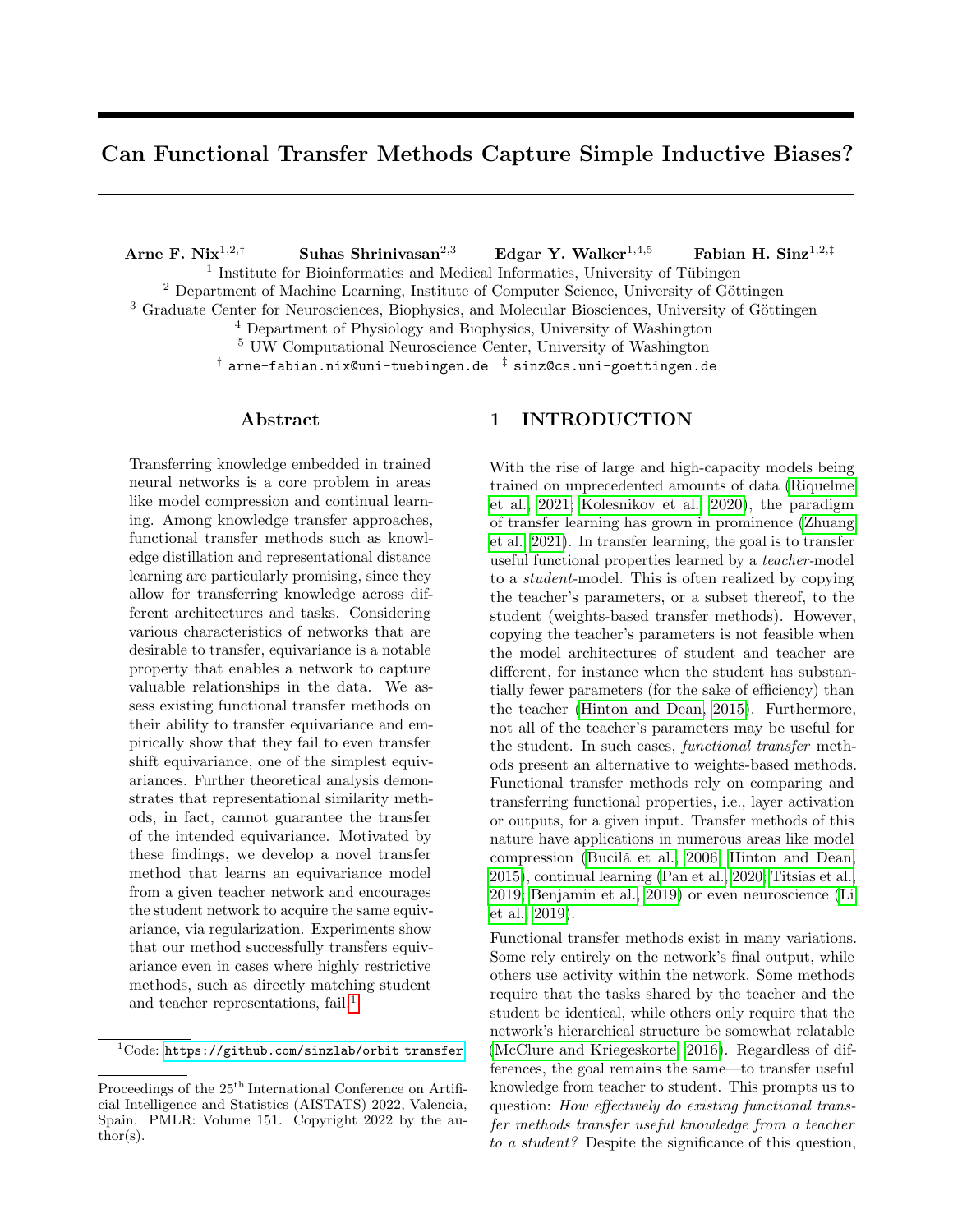thus far there hardly exists any definite answer regarding functional transfer methods. For instance [Abnar](#page-9-4) [et al.](#page-9-4) [\(2020\)](#page-9-4) investigate whether during knowledge distillation (a functional transfer method) the teacher's inductive biases are also reflected in its logit outputs, but not specifically whether the inductive biases are transferred to the student. One reason for the lack of answers may be that the kind of knowledge that is useful to transfer is hard to characterize. It could be knowledge that the teacher learned from its training data, such as feature extraction capabilities resultant from large-scale pre-training [\(Beyer et al., 2021\)](#page-9-5). It could also be knowledge that is inherent to the teacher's network architecture, such as the inductive bias of shift equivariance in convolutional neural networks, consequently used to improve a student network that does not have this knowledge built-in [\(Touvron et al., 2020\)](#page-10-6).

As this could entail a very wide range of properties that are potentially useful to transfer, we choose to focus our study on one specific family of properties that are mathematically characterized and have a strong impact on the generalization of a model – equivariance. We believe transferring equivariance to be the minimal ability any useful functional transfer method ought to possess. We will thus investigate the following question: *Can* functional transfer methods effectively transfer equivariance properties between student and teacher? The answer to this question turns out to be that it is surprisingly difficult to transfer equivariance properties, and that existing functional transfer methods fail to do so. [Abnar et al.](#page-9-4) [\(2020\)](#page-9-4) investigate transfer of equivariances empirically and found that knowledge distillation improved shift and scale invariance of the student, but as we show, that is only guaranteed under strong assumptions (as we discuss in [3\)](#page-3-0), and other methods do not focus on transferring equivariance itself. [Creager](#page-9-6) [et al.](#page-9-6) [\(2020\)](#page-9-6) develop a framework for domain invariant learning, i.e., encouraging a model to be invariant to environment and background changes. [Zhou et al.](#page-10-7) [\(2020\)](#page-10-7) show that via meta-learning, one can recover convolutional architectures from the data itself, which they achieve by learning parameter sharing patterns, as opposed to functional transfer methods.

To approach our question, we first discuss output-level functional transfer methods (Section [3\)](#page-3-0) such as knowledge distillation, as they represent one of the most popular transfer methods. Although they are theoretically capable of transferring equivariance for the entire network, we show empirically that they do not deliver on that promise in practice, if, for instance, the student is very flexible. Based on this, we hypothesize that additional within-network restriction is necessary for the transfer to be successful. This leads us to investigate representation-level transfer methods (Section [4\)](#page-3-1), i.e. functional transfer between different layers inside the network. Here we show empirically that except for oneto-one matching of hidden representations, none of the methods are capable of even transferring shift equivariance. A theoretical exploration of this observation reveals that many representational similarity methods, a subclass of representational transfer methods, are not restrictive enough to guarantee a transfer of the same equivariance that was present in the teacher.

For each method, we first introduce the method followed by empirical and theoretical analysis of equivariance transfer, before moving on to the next method. Finally, we introduce a novel method of functional transfer to enable equivariance transfer (Section [5\)](#page-5-0). Our method successfully captures equivariance properties of the teacher and transfers it to the student.

# <span id="page-1-0"></span>2 PRELIMINARIES AND SETUP

The no-free-lunch theorem [\(Shalev-Shwartz and Ben-](#page-10-8)[David, 2013\)](#page-10-8) shows that models need to be constrained in some way to have a chance of good generalization. A constraint like that is called an inductive bias. Our goal is to develop a method of functional transfer that guarantees transfer of knowledge—specifically transfer of useful inductive biases—between two neural networks. Here, we focus on equivariance properties, which, as alluded to earlier, constitute fundamentally important and useful knowledge to transfer.

# 2.1 Equivariance

Many tasks contain useful symmetries in their data that can be exploited by models to improve generalization. One famous example that successfully leverages symmetries are convolutional neural networks (CNNs, [Fukushima, 1980\)](#page-9-7). CNNs encode the shift symmetries of natural images in their architecture. They do this by being equivariant to shifts, which means that a shift in the input to a CNN(-layer) will result in a related shift in its output. Other examples of equivariance in models can be found in many areas from natural language processing [\(Gordon et al., 2020\)](#page-9-8) to molecular biology [\(Thiede et al., 2020\)](#page-10-9).

To formalize equivariances, we extend the notation of [Cohen](#page-9-9) [\(2021\)](#page-9-9) to our setting of transfer learning. Thus we will be regarding equivariance in the context of symmetry groups. A simple example would be the set  $\mathbb{Z}^2$ of integer shifts in a 2D pixel grid underlying an image. E.g. a group element  $(m, n) \in \mathbb{Z}^2$  corresponds to a shift of all pixels by  $m$  positions along the vertical and n positions along the horizontal axis. With addition  $(m, n) + (p, q) = (m + p, n + q)$  as the group operation, negative shifts  $(m, n) + (-m, -n) = (0, 0)$  as the inverse for each group element and  $(0, 0)$  as the identity element, we can show that  $\mathbb{Z}^2$  is indeed a group.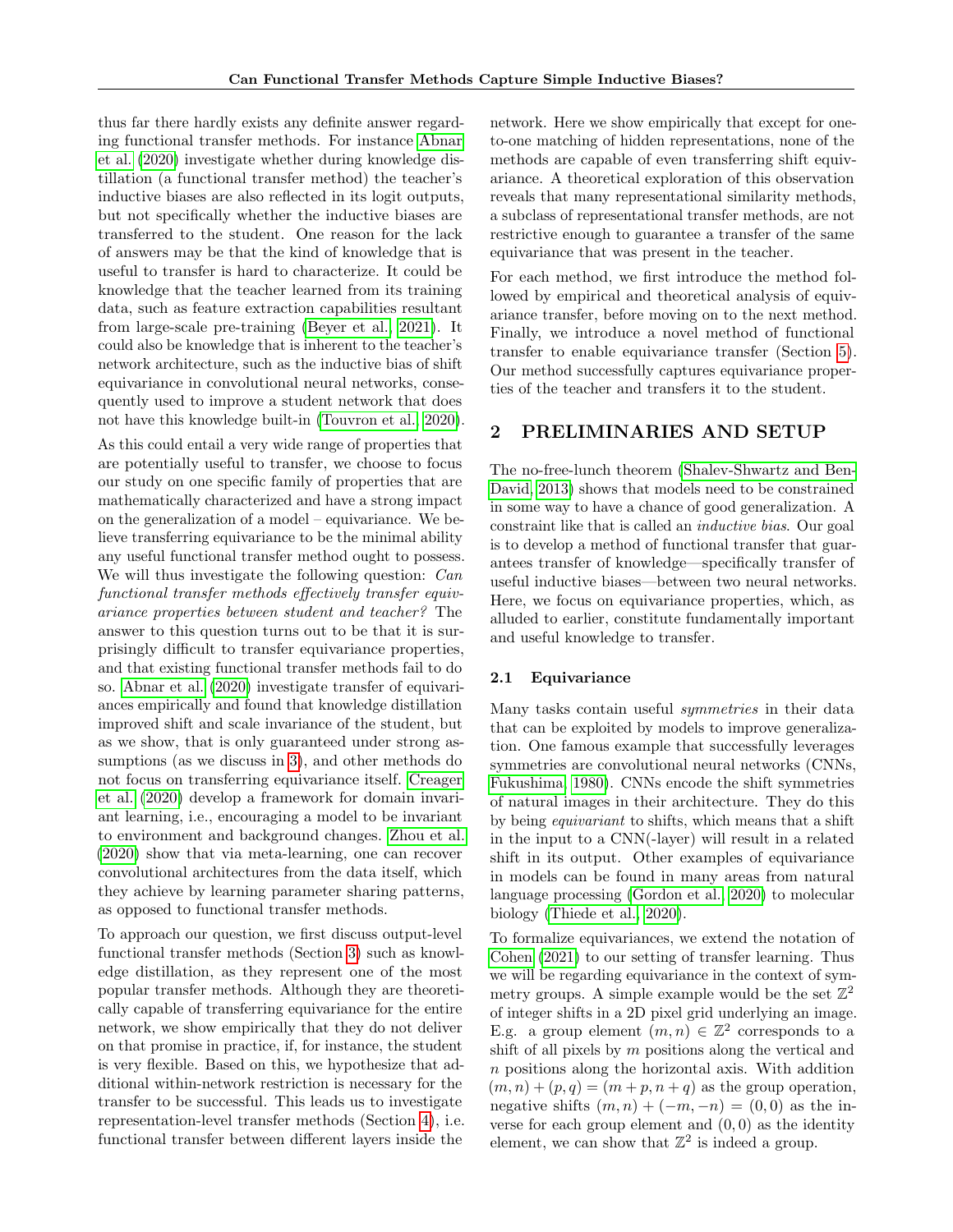<span id="page-2-1"></span>

Figure 1: Overview of the transfer methods discussed in this paper: Knowledge distillation (A, Section [3\)](#page-3-0), Direct matching (B, Section [4\)](#page-3-1), Attention transfer (C, Section [4.1\)](#page-4-0), RDL (D, Section [4\)](#page-3-1) and Orbit transfer (E, Section [5\)](#page-5-0).

We define a neural network as a composition of functions  $\Phi = \Phi^{(L)} \circ ... \circ \Phi^{(1)}$  with layers  $\Phi^{(l)} : \mathcal{X}^{(l-1)} \to$  $\mathcal{X}^{(l)}$ . Each individual layer  $\Phi^{(l)}$  acts on an input or feature space  $\mathcal{X}^{(l-1)}$  and projects to a feature space  $\mathcal{X}^{(l)}$  that serves as input for the next layer. We further focus on symmetries generated by a group  $G$ . A group element  $g \in G$  acts on an input element x via a linear representation  $\rho_q$ . Wherever it is clear from the context, we will leave the dependency on  $g$  implicit to simplify notation. If a function—or layer  $\Phi^{(l)}$ —is G-equivariant then its output will have a corresponding action  $\rho^{(l)}$ , that leads to the same results as transforming the input:

$$
\rho_g^{(l)} \Phi^{(l)}(x) = \Phi^{(l)} (\rho_g^{(l-1)} x)
$$
\n(1)

for all  $x \in \mathcal{X}_t^{(l-1)}$  and any group element  $g \in G$ .

Known equivariance properties are useful as they allow parameter sharing in the network [\(Cohen, 2021\)](#page-9-9). However, it is generally hard to discover these symmetries from data alone, since it may require a lot of data. Hence it is beneficial if we could transfer them from a extensively trained teacher network to a student. To formalize the transfer, we refer to the teacher- and studentnetwork as  $\Phi$  and  $\Psi$ , respectively. The corresponding layers are then defined by  $\Phi^{(l)} : \mathcal{X}_t^{(l-1)} \to \mathcal{X}_t^{(l)}$  and  $\Psi^{(l)}: \mathcal{X}_s^{(l-1)} \to \mathcal{X}_l^{(s)}$ . We assume that the student network differs in architecture from its teacher<sup>[2](#page-2-0)</sup> and is not necessarily G-equivariant by default, but that it is expressive enough to learn equivariance with the right guidance. This means generally that the student has more capacity, or is less constrained. In other words the student has less inductive bias than the teacher model. This is important since the aim of the experiments is to see if functional transfer would be strong enough to constrain, or transfer inductive bias, to an over-parameterized model that inherently lacks it. In practice, we achieve this by combining the standard cross-entropy loss  $\mathcal{L}_{CE}$  with a transfer term  $\Omega$ . Therefore the final loss will be:  $\mathcal{L} = (1 - \gamma)\mathcal{L}_{\text{CE}} + \gamma\Omega$ . The two components are combined by an interpolation weight  $\gamma \in [0, 1]$  which is treated as a hyperparameter.

#### 2.2 Analysis Setup

An important aspect of both the empirical and analytical settings we address is the extent to which transformed group elements are present in the training data. Formally, the set of data points  $\{\rho_q x : g \in G\}$ that can be reached from a single data point  $x$  is called orbit. As we will see later, the extent to which entire orbits are in the training data will affect the generalization performance of the student. For our theoretical analysis we generally consider the case of unlimited training data—in other words data that contains all orbit elements of the transformation we aim to transfer.

To empirically investigate the transfer abilities of the various methods we analyze in this work, we construct a simple experimental setup on the MNIST-1D [\(Grey](#page-9-10)[danus, 2020\)](#page-9-10) task. This task generates 4000 training and 1000 test inputs, which are 40-dimensional vectors that are procedurally generated based on templates inspired by the original MNIST digits. The synthetic generation process allows fine-grained control over various properties of the resulting samples. For our purposes importantly, we can control the range of orbits range present in the training data. This is done through a "shift limit" s that partitions the set of shifts for which we generate an MNIST-1D variant with random shifts into two sets: seen shifts  $[0, s]$  and unseen shifts  $(s, 39)$ . Our training data consists of seen shifts. We can then test the resulting model on three different ranges of shift values applied to the test data: seen shifts  $[0, s]$ , unseen shifts  $[s, 39]$ , and all shifts  $[0, 39]$ . This setup allows us to verify whether a network has learned shift equivariance and generalizes well to unseen shifts. Since we aim to create a very simple evaluation task, we chose teacher and student networks such that their

<span id="page-2-0"></span><sup>&</sup>lt;sup>2</sup>We assume the number of layers is identical to simplify the derivations. Since layers are not necessarily expected to be linear, we can always get to the same number of layers by adding identity layers or by summarizing multiple layers in one.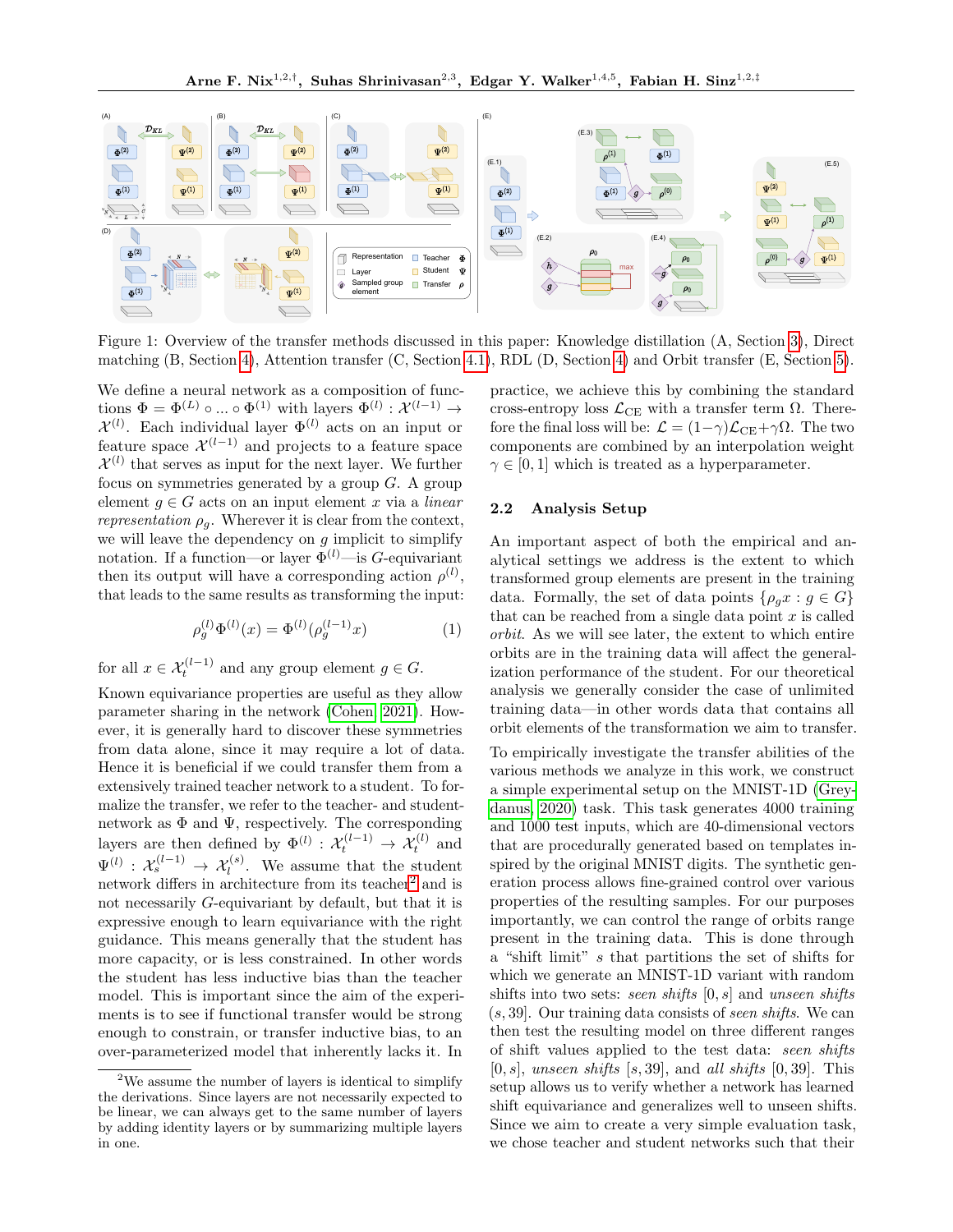hidden layer outputs have the same size. Both have two hidden layers and a spatial max-pooling operation after the last layer to obtain the class predictions. The two networks only differ in the nature of the first two layers, where the teacher network uses convolutions, the student network instead uses fully connected layers (more flexible and less inductive bias). More details on the architecture and training setup can be found in the supplementary material. To fully explore the abilities of each transfer method, we first perform a hyper-parameter search for each on the setting with  $s = 30$ . Since we are mainly interested in generalization to unseen shifts, not images, we decided to select the best performing set of hyper-parameters on the image test set with seen shifts. The selected model is then trained and evaluated with  $s = 0, 10, 20, 30, 40$ to explore the transfer abilities under different data conditions. As we introduce more shifts in the training data, the *seen shifts* test set will also contain those shifts. This makes it increasingly difficult to generalize for models without shift equivariance. As expected, the student network trained without any transfer knowledge degrades on seen shifts as training progresses (see Figure [2\)](#page-4-1). Analogously, the performance on unseen shifts stays consistently bad until  $s = 40$  where all shifts are seen.

# <span id="page-3-0"></span>3 OUTPUT-LEVEL TRANSFER

The most well-known methods for functional transfer fall in the category of output-level transfer methods. These methods aim to transfer the entire network function Φ by matching the function values directly at the final layer, i.e.  $\Phi(x) = \Psi(x) \forall x$  in the case of infinite data. For classification, this is known as knowledge distillation  $(KD)$  [\(Hinton and Dean, 2015\)](#page-9-1) which transfers Φ by minimizing the Kullback–Leibler divergence between the output distributions given by the softmax output of teacher and student network respectively (see Figure [1.](#page-2-1)A). Thus the transfer regularization would be  $\Omega = p_t(x) \log \frac{p_t(x)}{p_s(x)}$  with softmax distributions  $p_t(x)_i = \frac{\exp(\Phi(x)_i/\tau)}{\sum_i \exp(\Phi(x)_i/\tau)}$  $\frac{\exp(\Phi(x)_i/\tau)}{p_j\exp(\Phi(x)_j/\tau)}$  and  $p_s(x)_i = \frac{\exp(\Psi(x)_i/\tau)}{\sum_j \exp(\Psi(x)_j/\tau)}$  $\frac{\exp(\Psi(x)_i/\tau)}{\exp(\Psi(x)_j/\tau)}$ . The corresponding transfer method for regression tasks would be functional distance regularization [\(Benjamin](#page-9-3) [et al., 2019\)](#page-9-3), which minimizes the euclidean distance between function values of student and teacher networks.

Can KD transfer equivariance? [Abnar et al.](#page-9-4) [\(2020\)](#page-9-4) investigated this question empirically and found that KD improved shift and scale invariance of fullyconnected student model when they trained it with KD from the outputs of a scale and shift invariant teacher. At first glance, these results are expected: a student that is trained with KD will obtain the teacher's equivariance properties if the training is successful, i.e. if the function is matched perfectly. However, this is only guaranteed if the optimization leads to zero loss and the training happens in the limit of infinite data. It is unclear, however what happens if this is not the case. One scenario could be that the optimization yields zero loss, i.e. the teacher function is matched perfectly, but on the limited training data which might not contain all orbits of the symmetry group. Such a solution will likely not generalize well.

Our experimental results on MNIST1D verify this intuition. KD generally will not improve over the baseline student model when evaluated on unseen shifts (see Figure [2\)](#page-4-1). We hypothesize that KD, by only regularizing on the final outputs, is simply not restrictive enough for this task.

# <span id="page-3-1"></span>4 REPRESENTATION-LEVEL TRANSFER

As we have just seen, it is hard to transfer equivariance on the level of final outputs and we hypothesized that this due to the lack of constraints on the representations within the network. One approach for this problem would be to directly transfer on the level of hidden representations, which we study in this section.

Can direct matching of internal representations transfer equivariance? Direct matching of the representations of the teacher and the student networks, e.g. by minimizing the mean-squared error between the teacher and student representations (see Figure [1.](#page-2-1)B), will likely be an effective way to transfer at this level.

To confirm this experimentally, we minimize the meansquared distance on the internal layers' outputs and add a KD objective on the final layer. This approach works as suspected. Figure [2](#page-4-1) shows a nearly perfect performance on unseen shifts as long as a few orbit elements are contained in the training data. However, making the problem slightly harder by replacing the student's final pooling operation with a linear projection while keeping the teacher the same reveals issues similar to KD as we no longer see any improvement over the student baseline in this scenario (see Figure [3\)](#page-4-2).

Although we have just shown that direct matching is successful in transferring equivariance, a direct comparison of teacher and student representations requires the hidden representations to be of the same shapes. Enforcing this on all levels of the network would mean restricting the student network architecture to conform to that of the teacher, which is contrary to the goals of functional transfer methods. We thus explore alternative solutions to representation-level transfer that can be applied without requiring the same hidden layer shapes between student and teacher.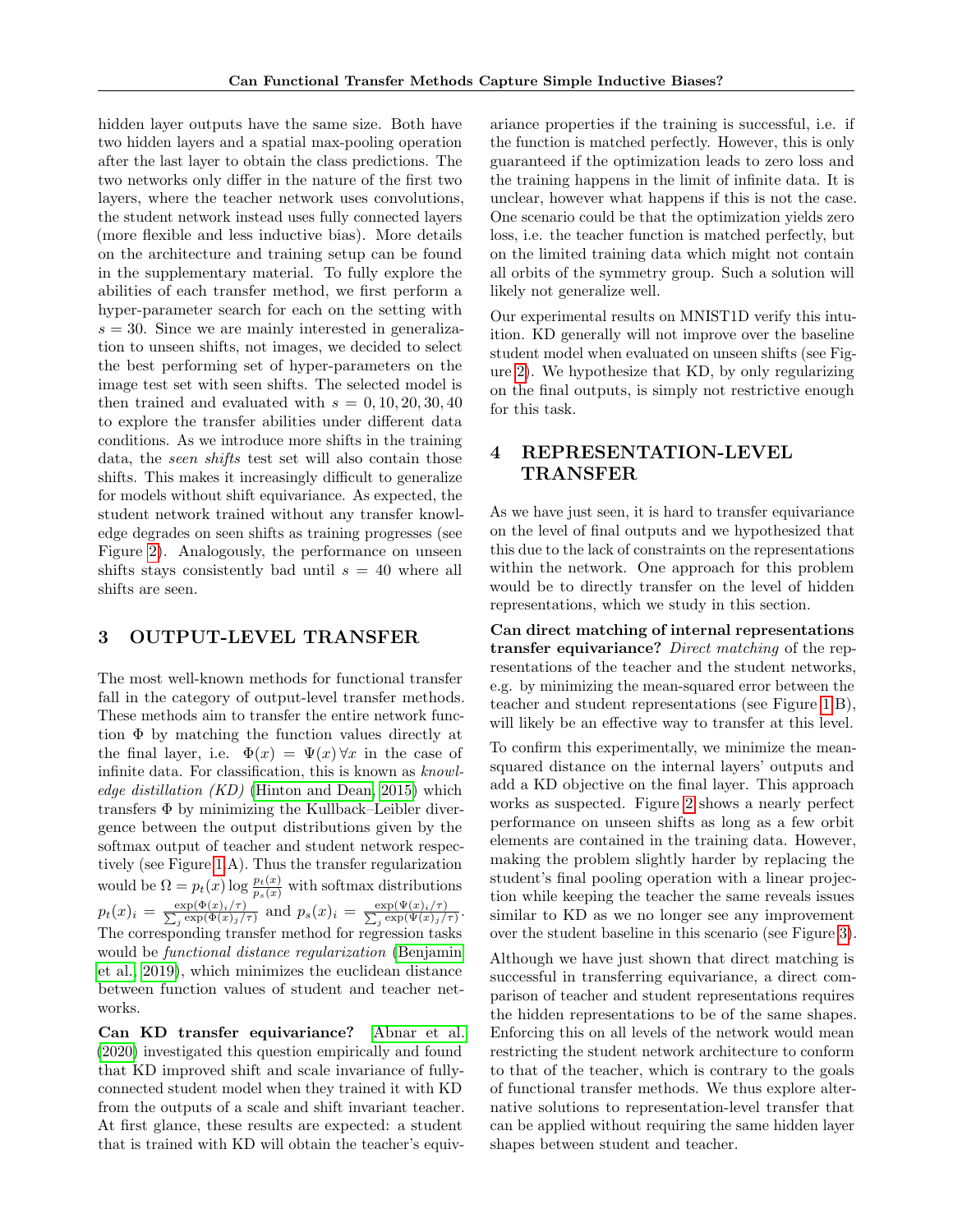<span id="page-4-1"></span>

Figure 2: Test performance after transfer for a student with max pooling as final layer.

<span id="page-4-2"></span>

Figure 3: Test performance after transfer for a student with a linear final layer.

#### <span id="page-4-0"></span>4.1 Attention Transfer

CNNs and related architectures generally maintain a three-dimensional structure throughout the outputs of most of their layers. This gives hidden activations the semantic interpretation of width, height and channel dimensions. Attention transfer [\(Zagoruyko and Ko](#page-10-10)[modakis, 2017\)](#page-10-10) leverages this and the fact that layers from comparable processing steps usually have comparable spatial dimensions and only differ in the channel dimension. Slightly differing spatial dimensions can be aligned by up- or down-sampling, and the channel dimension is pooled by summation or maximum selection to extract an "attention map" that can be matched between teacher and student (see Figure [1.](#page-2-1)C).

$$
\Omega^{(l)} = \|\frac{A_t^{(l)}(x)}{\|A_t^{(l)}(x)\|_2} - \frac{A_t^{(l)}(x)}{\|A_t^{(l)}(x)\|_2}\|_2^2
$$

whith  $A_t^{(l)}(x) = \sum_{c=1}^{C_s^{(l)}} |\Phi_l^{(l)}(x)_c|$  and  $A_s^{(l)}$  defined analogously, channel size  $C_s^{(l)}$  and  $C_t^{(l)}$  for student and teacher layers respectively.

Attention transfer aligns the spatial dimensions between student and teacher. This should theoretically be beneficial when transferring equivariances to spatial effects like shift. However, our results show that that in practice this is not the case (Figure [2\)](#page-4-1). Attention transfer fails to capture the shift equivariance in our experiment. The attention method has a potential drawback that could both be responsible for this outcome. Collapsing the channel dimension is certainly not a lossless operation and may likely hide information important for equivariance.

#### 4.2 Representational Similarity Transfer

The problem of comparing representations of two networks with distinct architectures is of wider interest outside of transfer learning. Unsurprisingly, there exists a broad range of methods designed to compare neural network representations [\(Kornblith](#page-9-11) [et al., 2019\)](#page-9-11). For these methods, the general idea is to not match the two networks on the individual representations but to consider the representations for an entire batch, i.e. consider the representation as matrices  $\mathbf{\Phi}^{(l)} = [\Phi^{(l)}(x_1), \dots, \Phi^{(l)}(x_N)]^{\top}$  and  $\Psi^{(l)} = [\Psi^{(l)}(x_1), \dots, \Psi^{(l)}(x_N)]^{\top}$  for a batch of inputs  $x_1, \ldots, x_N \in \mathcal{X}^{(0)}$ . Note that here we treat  $\Phi^{(i)}$  and  $\Psi^{(i)}$  as functions on the input features, which means that we consider the composition of all layers up to  $l$  as one function. Then a comparison can be done along the number of samples  $N$ , providing a similarity for general network representations even if  $\mathcal{X}_t^{(l+1)} \neq \mathcal{X}_s^{(l+1)}$ . Maximizing this similarity (or equivalently minimizing the distance between two representations) can thus be used as an objective for functional transfer.

Representational Distance Learning A method following this principle is representational distance learning (RDL, [McClure and Kriegeskorte, 2016\)](#page-10-5). Here the representational distance is measured through comparison of representational dissimilarity matrices (RDM). These matrices are essentially Gram matrices of the batch representations  $\mathbf{\Phi}^{(l)}$  (with additional normalization). Thus each entry  $(n, m)$  in the RDM shows the dissimilarity of samples  $x_n$  and  $x_m$  w.r.t. representation  $\Phi^{(i)}$ . Such RDMs are computed for student and teacher respectively and used to compute representation distance by minimizing the Frobenius norm between the two.

$$
\Omega^{(l)} = \frac{1}{N^2} \|\mathbf{\Phi}^{(l)}\mathbf{\Phi}^{(l)\top} - \mathbf{\Psi}^{(l)}\mathbf{\Psi}^{(l)\top}\|_F^2
$$

This approach could be used to enforce representations similar to a teacher on any layer of a neural network without restricting either network in any way. To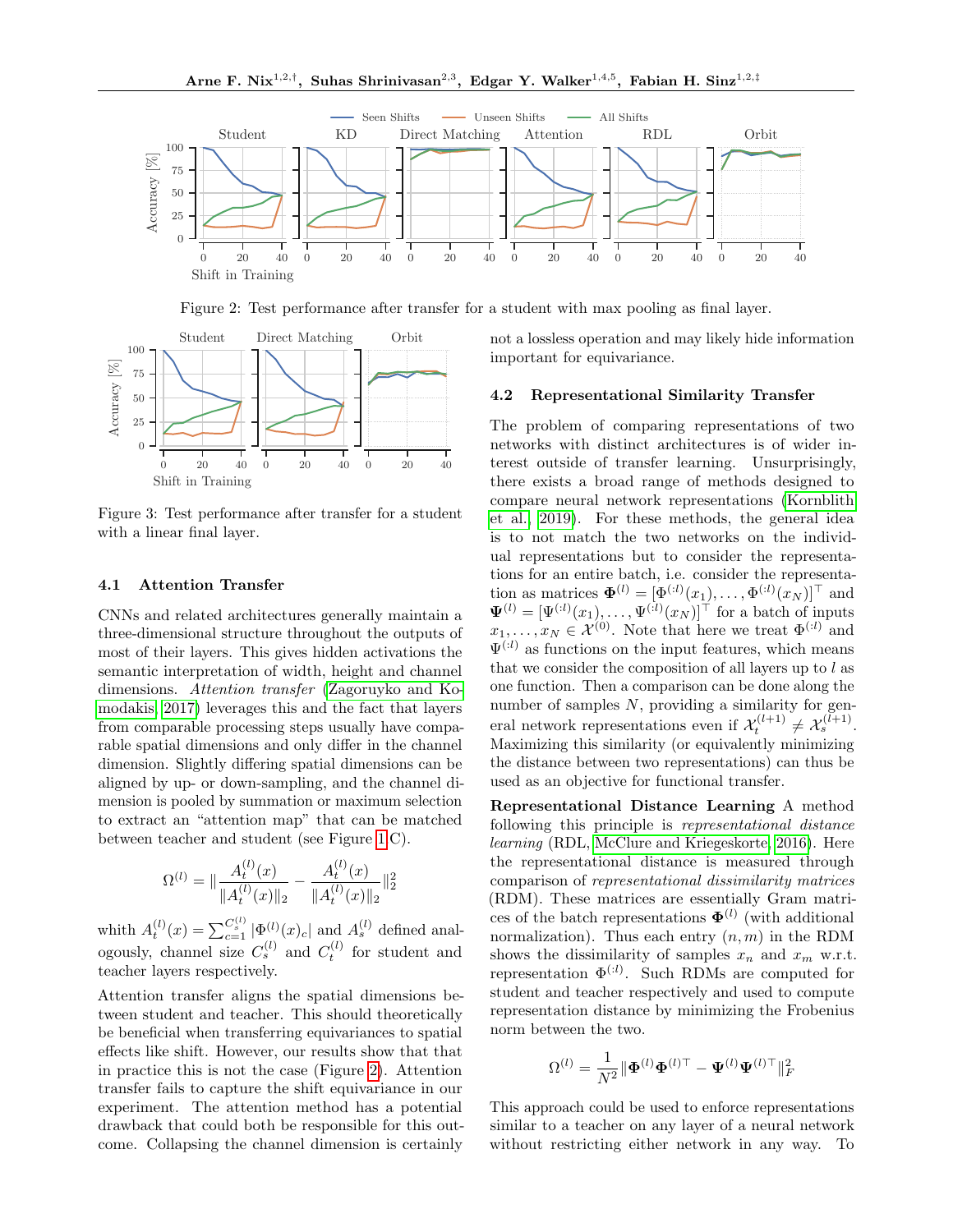ease notation, we will drop the layer index  $l$  for the remainder of this section.

However, this method does not match the individual responses directly, which raises questions as to how powerful and accurate the transfer will be. For RDL, an optimal solution has to fulfill  $\Psi \Psi^{\top} = \Phi \Phi^{\top}$ . However,  $\Psi \Psi^{\top} = \Phi \Phi^{\top}$  if and only if  $\Psi = Q\Phi$  with  $Q \in SO(N)$ [\(Co, 2013,](#page-9-12) theorem 7.3.11). This means that RDL matches the teacher representation up to orthogonal transformations. In the following, we will show that this is not enough to guarantee the transfer of equivariance properties.

Alternative methods that follow the same principle as RDL to quantify representational similarity are summarized and compared in [Kornblith et al.](#page-9-11) [\(2019\)](#page-9-11). In principle all of them can be utilized to formulate a functional transfer objective similar to RDL. Nevertheless, most representational similarity methods have been shown to be invariant to orthogonal transformations [\(Kornblith et al., 2019\)](#page-9-11). This means that a global optimum found by these methods will also have the property  $\Psi = Q\Phi$  for  $Q \in SO(N)$ .

Can representational similarity methods transfer equivariance? Following the same methodology as before, we evaluate the transfer abilities of RDL. Similar to previous methods it fails in transferring shift equivariance (see Figure [2\)](#page-4-1). In the following, we theoretically investigate why that is the case.

As we have shown above, functional transfer methods that rely on representational similarity are invariant to orthogonal transformations. That means that an optimal solution found by these methods can only restrict the student representations to match the teacher representations up to orthogonal transformation, i.e.  $\Psi = Q\Phi$  for  $Q \in SO(N)$ . In the limit of infinite data, this also implies that the functions are equal up to the same orthogonal transformation, which we will denote (slight abuse of notation) as  $\Psi = Q\Phi$ . In this case the following theorem holds:

<span id="page-5-1"></span>**Lemma 1.** Given two representations  $\Phi$  and  $\Psi$  with relationship  $\Psi = Q\Phi$  for some orthogonal Q, the following holds:  $\Phi$  is equivariant w.r.t. group representation  $(\rho^{(0)}, \rho^{(1)})$  if and only if  $\Psi$  is equivariant w.r.t. group representation  $(\rho^{(0)}, Q\rho^{(1)}Q^{\top}).$ 

Proof of Lemma 1. We first prove the forward direction, i.e. we show that if  $\Phi$  is *G*-equivariant w.r.t. group representations  $(\rho^{(0)}, \rho^{(1)})$ , then  $\Psi$  is G-equivariant w.r.t.  $(\rho^{(0)}, Q\rho^{(1)}Q^{\top}).$ 

$$
\Psi(\rho^{(0)}x) = Q\Phi(\rho^{(0)}x) = Q\rho^{(1)}\Phi(x)
$$

$$
= Q\rho^{(1)}(Q^{\top}Q)\Phi(x)
$$

$$
= (Q\rho^{(1)}Q^{\top})\Psi(x)
$$

Here we first use the fact that  $\Psi = Q\Phi$ , then we exploit the orthogonality of Q and the equivariance property of  $\Phi$  w.r.t.  $\rho^{(1)}$ . Finally, we use the definition of  $\Psi$  a second time to get back from  $Q\Phi$  to  $\Psi$ .

The backward direction the symmetric nature of Lemma [1](#page-5-1) which lets us exploit the fact that  $\Psi = Q\Phi$ entails  $\Phi = \hat{Q}\Psi$  where  $Q \in SO(N)$  and  $\hat{Q} = Q^{\top}$ . Then from the forward direction of Lemma [1](#page-5-1) it follows that,  $\Psi$  is equivariant w.r.t.  $(\rho^{(0)}, Q\rho^{(1)}Q^T)$  yields that  $\Phi$  is equivariant w.r.t  $(\rho^{(0)}, \tilde{Q}Q\rho^{(1)}Q^\top \tilde{Q}^\top) =$  $(\rho^{(0)}, \rho^{(1)})$ .  $\Box$ 

The consequence of Lemma [1](#page-5-1) is that representational similarity methods and other methods that can not ensure an exact matching of the teacher representations will not guarantee a transfer of equivariance properties w.r.t. the same group representation on the output. As we showed, the student representation will be equivariant w.r.t. the transformed group representation  $Q\rho^{(1)}Q^{\top}$ . Thus, RDL does transfer equivariance in the limit of infinite data, but might end up with a different "global" linear representation of the group at the final layer which might not aid generalization in the same way as the teacher representation itself. In particular the possible orthogonal transform Q will destroy the shift invariance of the last max-pooling layer since the supremum norm is not invariant under rotation. In this sense, the learned linear representation of the group does not fit to the expected input representation of the max-pooling layer which destroys its invariance property.

# <span id="page-5-0"></span>5 ORBIT MODEL TRANSFER

As we have seen in Section [3,](#page-3-0) output-level functional transfer from an equivariant teacher, such as performing KD, does not necessarily transfer equivariance to the student. However, we have also seen (Section [4\)](#page-3-1) that trying to enforce similarity within the network, i.e. on the level of representations, is also insufficient. Such representational similarity methods are theoretically capable of enforcing an equivariance property on the student, but they cannot restrict the exact nature of that equivariance enough to guarantee a successful transfer.

These findings have revealed that matching the function of the entire network or even that of individual layers is too broad a task to reliably transfer specific equivariances. Hence we hypothesize that decoupling the equivariance property from the function is the issue.

We took this problem as inspiration and leveraged the fact that the problem definition for equivariance transfer is well-defined. For a transfer to be successful, the student has to fulfill the equation  $\Psi(\rho_0 x) = \rho_1(\Psi(x))$ after training. Therefore, we propose a new approach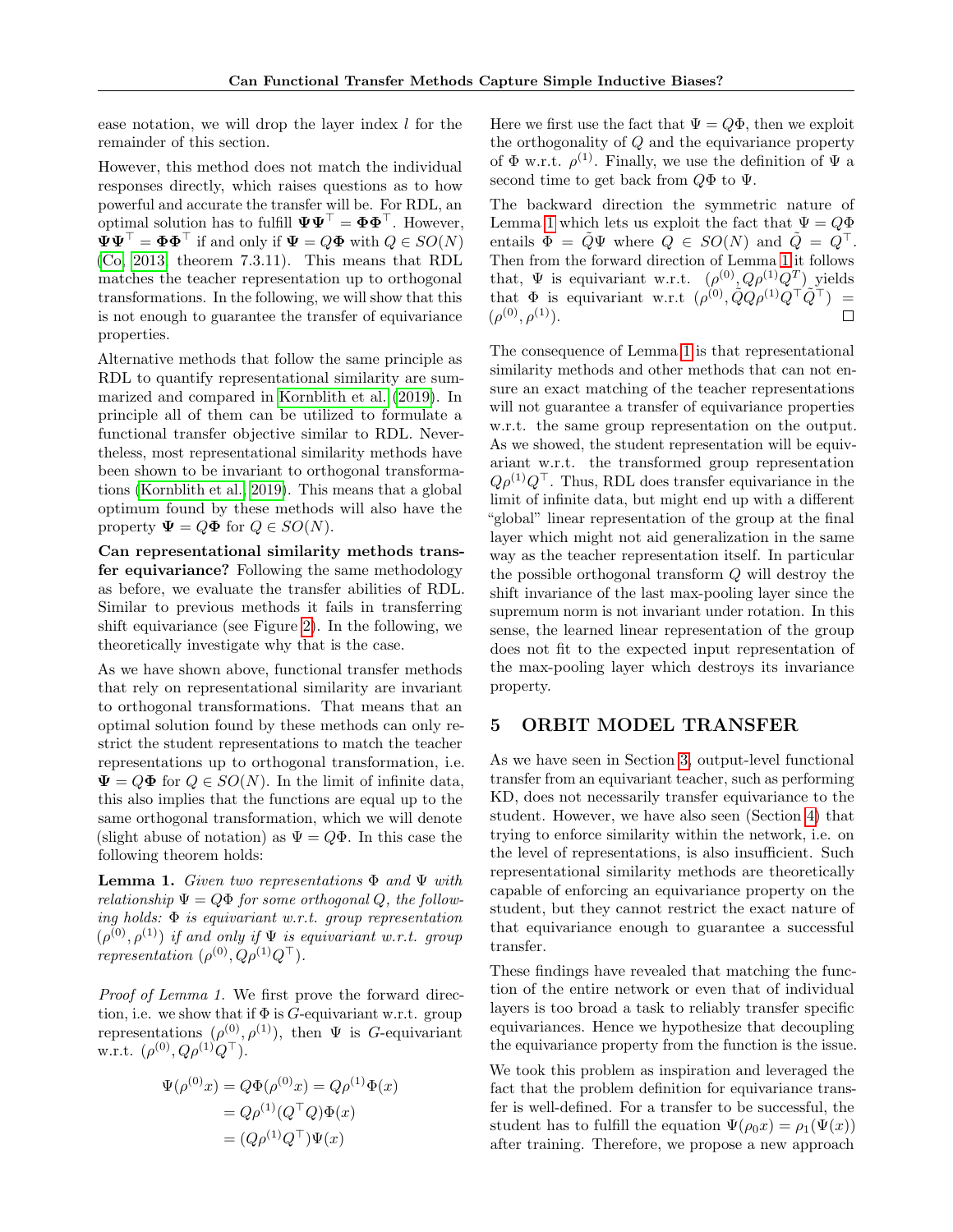where we directly learn the group representation  $\rho$  that the teacher is equivariant to and encourage the same equivariance in the student network.

### 5.1 Method

Our approach separates the transfer process into two steps. First, we learn a model of the equivariance throughout the teacher network, and then we use this model to regularize the student network.

Learning the equivariance from the teacher The idea for capturing the teacher's equivariance is to learn a model  $\rho$  that fulfills  $\Phi(\rho_g^{(0)}x) = \rho_g^{(1)}\Phi(x)$  for any given q and  $x$ , i.e. a model of the group representation that Φ is equivariant to. To find such a model, we freeze the teacher network Φ and minimize the following objective for a given q and  $x$ :

$$
\mathcal{L}_{\text{equiv}} = \frac{1}{H} \|\Phi(\rho_g^{(0)} x) - \rho_g^{(1)} \Phi(x)\|_2^2 \tag{2}
$$

for hidden size  $H$ . This minimizes the distance between the layer representation with the group operation applied on the input or the layer's output.

One can see that the "true" equivariance representation that  $\Phi$  is equivariant to would minimize this objective. However, at the same time, a trivial solution where  $\rho$ simply learns an identity operation on  $\mathcal X$  for every g would also achieve the same result. To prevent this, we additionally minimize the absolute cosine dissimilarity between all representations, i.e. the kernels, of distinct group elements:

$$
\mathcal{L}_{\text{group}} = \frac{1}{|G| \cdot (|G| - 1)} \sum_{g \in G} \sum_{h \in G \setminus \{g\}} |\cos(\rho_g^{(0)}, \rho_h^{(0)})|
$$
\n(3)

Finally, we want to encourage a group structure in  $\rho$ and thus we add the following objective to encourage  $\rho$  to be invertible:

$$
\mathcal{L}_{\text{inv}} = \|\rho_{-g}^{(0)}\rho_g^{(0)}x - x\|_2^2 \tag{4}
$$

The parameters of the orbit model  $\rho$  are optimized to minimize a sum of all three objectives and the standard cross-entropy loss  $\mathcal{L}_{CE}$  on the transformed inputs:

$$
\min_{\rho} \gamma_{\text{CE}} \mathcal{L}_{\text{CE}} + \gamma_{\text{equiv}} \mathcal{L}_{\text{equiv}} + \gamma_{\text{group}} \mathcal{L}_{\text{group}} + \gamma_{\text{inv}} \mathcal{L}_{\text{inv}} \tag{5}
$$

with weights  $\gamma_{\text{CE}}, \gamma_{\text{equiv}}, \gamma_{\text{group}}, \gamma_{\text{inv}} \in \mathbb{R}^+.$ 

Modeling group representations through convolutions So far, we have described an objective function to extract the equivariance from a given teacher network. This method is generally agnostic to the choice of group representation model  $\rho$ , nevertheless this decision is crucial for the effectiveness of the transfer.

<span id="page-6-0"></span>

Figure 4: The group representation model first selects a filter of size  $k$  based on the group element  $q$ , then it applies the linear transformation  $W^{(l)}$  to finally get the group representation that can be applied on the input x to get  $\rho_g^{(l)}x$ .

<span id="page-6-3"></span>The group representation model needs to be powerful enough to capture the equivariance as well as the change of group representation throughout the depth of the network. At the same time, we need a model that is flexible enough to be applied on all layers of both teacher and student. To allow this flexibility, we decided to use convolution to model the group operation on every layer. Thus, for any given layer  $l$  and group element g, our model needs to provide a convolution filter that can be applied to the input (after padding it to preserve the size). A naive implementation would learn a separate filter for each group element and layer, which would not only require a lot of parameters, but also ignores the connectedness that group representations of the same  $g$  can have throughout an equivariant network. We decided to leverage this quality by factorizing the parameterization. Our model therefore learns one filter of size k per group element as well as L linear projections of size  $k \times k$ . To obtain the group operation  $\rho_g^{(l)}$  the *l*th linear projections  $W^{(l)}$  is applied to the filter corresponding to group element  $q$ . The group operation can then be applied to the input to get its group representation  $\rho_g^{(l)}x$ . The entire process is illustrated in Figure [4.](#page-6-0)

<span id="page-6-2"></span><span id="page-6-1"></span>Modeling group representations as affine transformation on the coordinate space To demonstrate the flexibility of our transfer learning framework, we propose an alternative, more general, way of modeling group representations. For this, we parameterize a 3D transformation directly by learning an affine transformation matrix for each g and l. This  $\rho_g^{(l)} \in \mathbb{R}^{3 \times 4}$ determines the transformation of a 3D input feature map, akin to spatial transformer networks [\(Jaderberg](#page-9-13) [et al., 2015\)](#page-9-13). With a group representation modeled in this way, Orbit can, in principle, transfer equivariance to any affine transformation across both spatial dimensions and the channel dimension.

Training the student to have the same equivariance Once the group representation model is learned, applying it in the student training is straight-forward. We simply use the same objective that we used for training the group representation model on the teacher, but here we freeze the group representation model instead.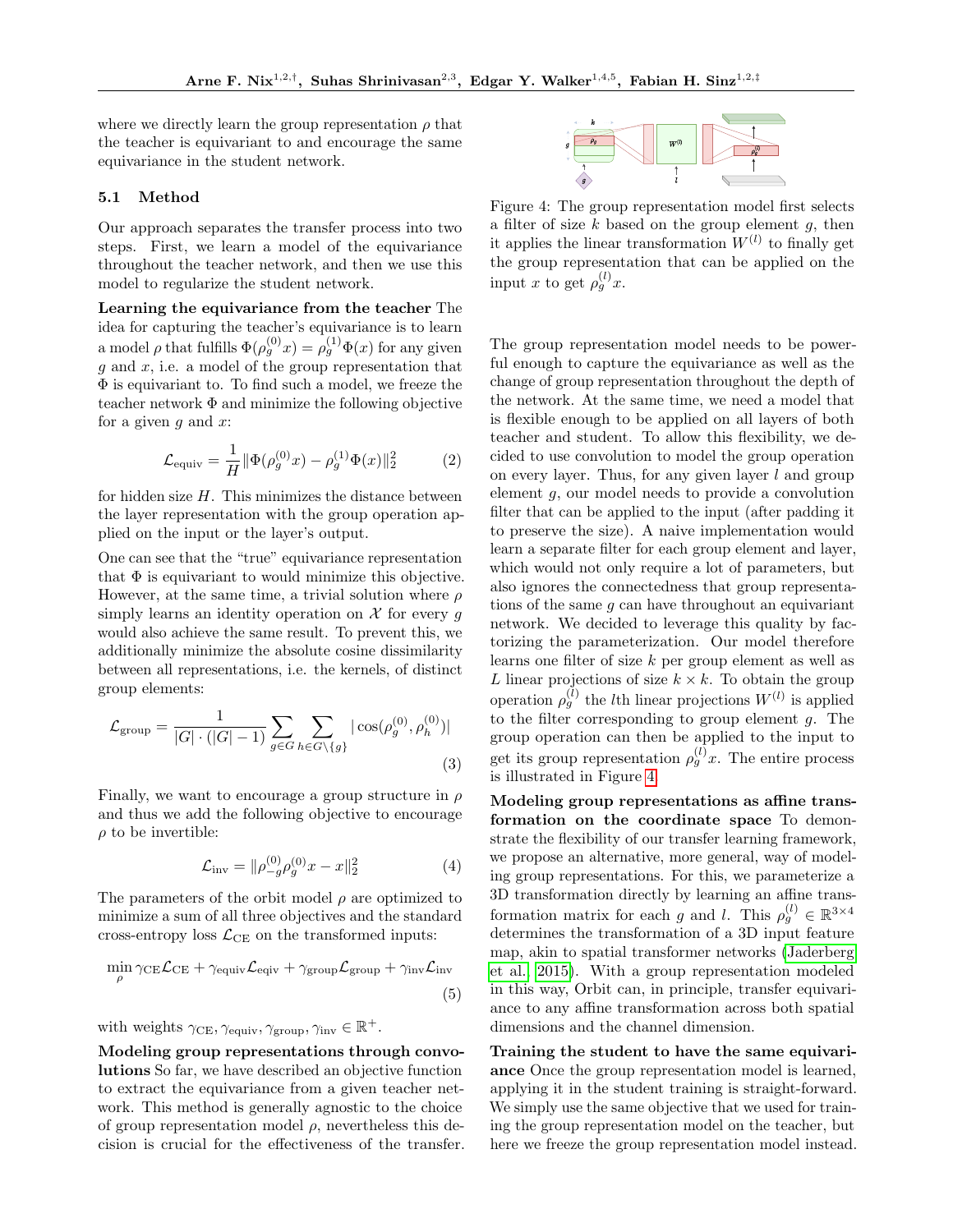<span id="page-7-1"></span>

|             | $CNN \rightarrow MLP$ |            | $ResNet18 \rightarrow ViT$ |            |
|-------------|-----------------------|------------|----------------------------|------------|
| Method      | Centered              | Translated | Centered                   | Translated |
| Teacher     | 99.0                  | 93.4       | 99.6                       | 90.3       |
| Student     | 98.5                  | 35.7       | 98.6                       | 37.3       |
| $+$ Augment | 54.3                  | 97.0       | 56.5                       | 97.4       |
| КD          | 98.8                  | 41.1       | 98.8                       | 41.2       |
| Attention   | 98.4                  | 31.9       |                            |            |
| RDL         | 98.6                  | 31.9       | 99.3                       | 59.6       |
| Orbit       | 98.8                  | 95.2       | 98.4                       | 84.0       |

Table 1: MNIST (column 1 and 3) and MNIST-C (column 2 and 4) test results for four different transfer methods. Left two columns show the transfer results from a small CNN teacher to an MLP student. The right columns show analogous experiments between a ResNet18 teacher and a small ViT student. The best performing transfer is shown in bold for each column.

This means can ignore the objectives from Equation [3](#page-6-1) and [4,](#page-6-2) which leaves us with:

$$
\Omega^{(l)} = \|\Psi(\rho_g^{(0)}x) - \rho_g^{(1)}(\Psi(x))\|_2^2 \tag{6}
$$

Additionally, we can also use our model to sample data  $\rho_g^{(0)}$  which we can use as data augmentation when computing the standard cross-entropy loss. One potential caveat to our method is the fixed filter-size that limits the range of operations we can learn. For instance, a  $5\times$  5 filter can only learn shifts of length two in all directions. This can be solved by iteratively applying the same filter for a random number of repeats when computing the objectives in Equation [2](#page-6-3) and [6.](#page-7-0)

### 5.2 Experiments

First, we evaluate the generalization abilities to unseen shifts for our student model after transfer. In contrast to most methods presented above, our approach manages to outperform the student baseline after transfer (see Figure [2\)](#page-4-1). This is the case not only for unseen shifts, but also for seen shifts, as the transferred equivariance helps with the increasingly more difficult test set as we increase the shifts in training. Additionally we also see that orbit transfer helps with a student architecture that replaces the pooling with a linear layer before the network's output (see Figure [3\)](#page-4-2). This is especially noteworthy since direct matching failed to perform well in this scenario.

After exploring the different transfer methods in a controlled environment, we finally verify our results on a slightly more realistic task, namely MNIST [\(Deng,](#page-9-14) [2012\)](#page-9-14). We follow the example of [Abnar et al.](#page-9-4) [\(2020\)](#page-9-4) and use a CNN trained on standard MNIST as the teacher for a student network without a built-in inductive bias for shift equivariance. In the first, focused, setting, we use simple three layer networks for both student and teacher, whereas the teacher consists of convolutional layers with maximum pooling and the student is a purely fully-connected network. The second, more realistic setting transfers from a ResNet-18 [\(He et al., 2015\)](#page-9-15) to a small six layer vision transformer (ViT; [Dosovitskiy et al., 2020\)](#page-9-16). More details on the architecture and the training procedure can be found in the supplementary material. After training, we evaluate the trained model on both the standard – centered – MNIST test set, as well as the translated version provided by MNIST-C [\(Mu and Gilmer, 2019\)](#page-10-11). In Table [1](#page-7-1) we report the results for hyper-parameters that were selected on the translated test set in the  $CNN \rightarrow MLP$ setting.

<span id="page-7-0"></span>The results confirm the findings from the MNIST-1D experiments we report above. We again see that transferring shift equivariance to a fully connected network is a hard task for conventional functional transfer methods. Attention transfer (-3.8%) and RDL (-3.8%) both underperform compared to the student's baseline performance in the  $CNN \rightarrow MLP$  setting. Even KD, which was reported by [Abnar et al.](#page-9-4) [\(2020\)](#page-9-4) to improve performance on the very same evaluation set, only achieves marginal improvements  $(+5.4\%)$  in our setting, that focuses on shift equivariance exclusively. Our approach of Orbit transfer shows a strong improvement over the baseline performance of the student network (+59.5%). We observe similar results in the  $ResNet18 \rightarrow ViT$ setting. KD only slightly improves shift performance (+3.9%) and Orbit shows major gains on the translated test set  $(+46.7\%)$ . Interestingly, RDL performs significantly better in this setting, both on the translated  $(+22.3\%)$  as well as the centered test set  $(+0.7\%).$ 

#### 5.3 Analysis

A control that trains the student with data augmentation identical to the translated test set reveals that our method almost reaches the same performance (-1.8%), even though it has never seen the translated set before test time. Following the same procedure of [Mu and](#page-10-11) [Gilmer](#page-10-11) [\(2019\)](#page-10-11), we trained the student network with shift augmentations that do not include the center position. Therefore this student network shows overfitting behavior on the test shifts, which leads to a large drop in centered performance (-44.2%). The same is not true for our approach, since technically there are no "seen" or "unseen" shifts in our approach.

One big advantage of our equivariance transfer method is its interpretability. In Figure [5](#page-8-0) we inspect the kernels that are learned for each group element in our group representation model. For a perfect model of shift equivariance, we would expect each filter to have a single non-zero position and all filters to be distinct. The learned filters resemble this expectation to a some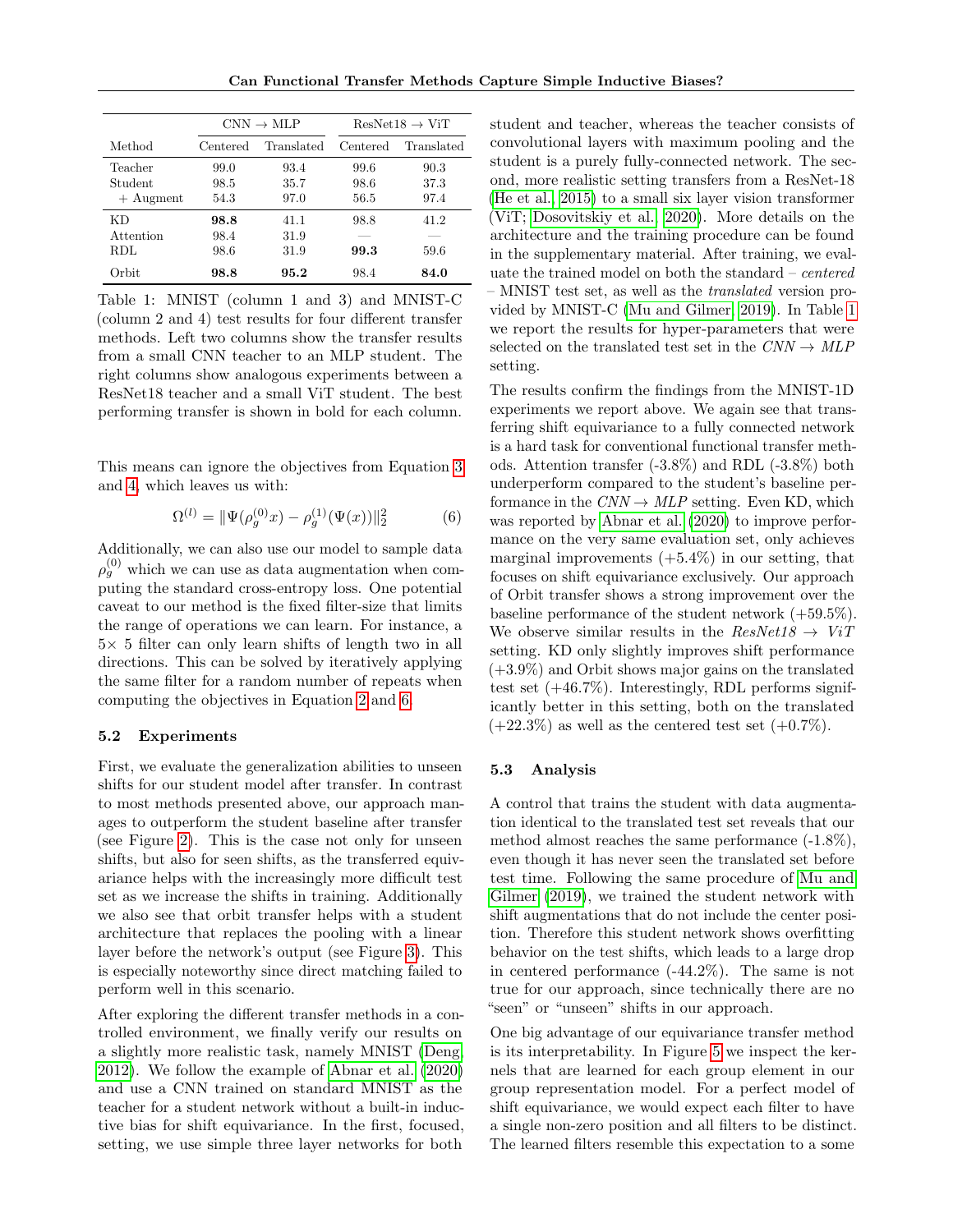<span id="page-8-0"></span>

Figure 5: Rows 1-5: Kernels for all 25 linear representation of the group elements learned in the equivariance model. Rows 6-10: Kernels (in identical order) applied to an example input.

<span id="page-8-1"></span>

| Method          | Upright | Rotated |
|-----------------|---------|---------|
| Teacher (G-CNN) | 99.1    | 87.7    |
| Student (MLP)   | 98.3    | 39.5    |
| КD              | 98.7    | 46.3    |
| <b>RDL</b>      | 99.0    | 45.6    |
| Attention       | 98.3    | 41.1    |
| Orbit           | 97.5    | 76.5    |

Table 2: Results on the MNIST test set with images in upright (column 1) or randomly rotated (column 2) orientation for four different transfer method for a G-CNN teacher and an MLP student.

extend. In cases where the filters are somewhat ambiguous, or where we do not know how the filters are expected to look like, we can even look at an example input after transforming it with out learned transformation network. In our case it becomes clear that the model did learn shifts, as we clearly see shifted versions of the input when applying the filters in Figure [5.](#page-8-0)

#### 5.4 Rotation Experiments

In order to verify that our Orbit method can generalize to inductive biases other than shift equivariance, we apply it to the task of transferring equivariance to random rotations by multiples of ninety degree. Here the teacher model is a group-convolutional neural network (G-CNN; [Cohen and Welling, 2016\)](#page-9-17) and the goal is to transfer its inductive bias to a simple MLP. For Orbit, we model  $\rho_g^{(l)}$  as an affine transformation (see

above). We observe an effect similar to the shift equivariance setting (cf. Table [2\)](#page-8-1), where established transfer methods show minimal effectiveness (up to  $+6.8\%$  for KD) and Orbit performs remarkably well (+37.0%). However, we have to note that the corresponding optimization problem suffers from local minima, making it sensitive to initialization and  $-$  so far  $-$  preventing us from jointly transferring shift and rotation equivariance with the same model. More details on the experimental setup can be found in the supplementary material.

# 6 CONCLUSION

We investigated the transfer abilities of functional transfer methods and empirically showed in a simple controlled example that they are incapable of transferring even simple equivariances such as shift. We then showed for methods based on representational similarity that they cannot guarantee that the student network has the same linear representation of the equivariance as the teacher after training. Based on our insights, we developed Orbit, a novel transfer method that learns the equivariance properties of a given network and transfers them to a student network. Finally, we demonstrated that our method surpasses other methods by a large margin when transferring shift equivariance from a CNN to a fully-connected network. For future work, we are expanding these experiments to larger models and datasets, especially to more challenging symmetries such as rotations. Most importantly, our work shows promise and hopes to inspire approaching the transfer learning problem from the view of transferring useful and interpretable inductive biases.

### Acknowledgements

We thank all reviewers for their constructive and thoughtful feedback. Furthermore, we thank Mohammad Bashiri for helpful comments and discussions. The authors thank the International Max Planck Research School for Intelligent Systems (IMPRS-IS) for supporting Arne Nix.

This work was supported by the Cyber Valley Research Fund (CyVy-RF-2019-01). FHS is supported by the Carl-Zeiss-Stiftung and acknowledges the support of the DFG Cluster of Excellence "Machine Learning – New Perspectives for Science", EXC 2064/1, project number 390727645. This work was supported by an AWS Machine Learning research award to FHS. This work was supported by the German Research Foundation (DFG): SFB 1233, Robust Vision: Inference Principles and Neural Mechanisms, TP 06, project number: 276693517.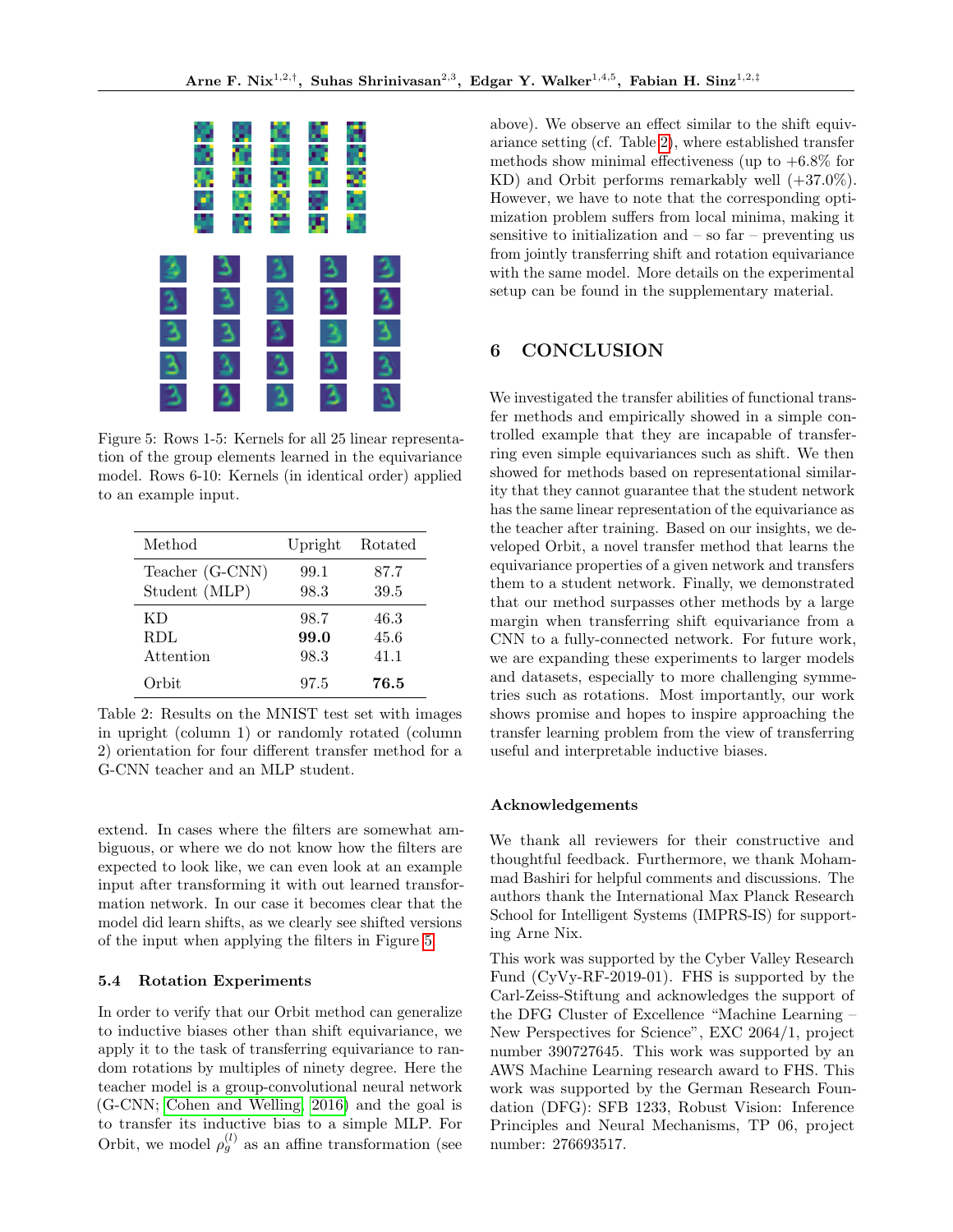#### References

- <span id="page-9-4"></span>Samira Abnar, Mostafa Dehghani, and Willem Zuidema. Transferring Inductive Biases through Knowledge Distillation. 2020. URL [https:](https://github.com/samiraabnar/Reflect. http://arxiv.org/abs/2006.00555) [//github.com/samiraabnar/Reflect.http:](https://github.com/samiraabnar/Reflect. http://arxiv.org/abs/2006.00555) [//arxiv.org/abs/2006.00555](https://github.com/samiraabnar/Reflect. http://arxiv.org/abs/2006.00555).
- <span id="page-9-18"></span>Abien Fred Agarap. Deep learning using rectified linear units (relu). arXiv preprint arXiv:1803.08375, 2018.
- <span id="page-9-3"></span>Ari S Benjamin, David Rolnick, and Konrad P Kording. Measuring and regularizing networks in function space. In 7th International Conference on Learning Representations, ICLR 2019, 2019.
- <span id="page-9-5"></span>Lucas Beyer, Xiaohua Zhai, Amélie Royer, Larisa Markeeva, Rohan Anil, and Alexander Kolesnikov. Knowledge distillation: A good teacher is patient and consistent. jun 2021. URL [https://arxiv.org/abs/2106.05237v1http:](https://arxiv.org/abs/2106.05237v1 http://arxiv.org/abs/2106.05237) [//arxiv.org/abs/2106.05237](https://arxiv.org/abs/2106.05237v1 http://arxiv.org/abs/2106.05237).
- <span id="page-9-2"></span>Cristian Bucilă, Rich Caruana, and Alexandra Niculescu-Mizil. Model compression. In Proceedings of the ACM SIGKDD International Conference on Knowledge Discovery and Data Mining, volume 2006, pages 535–541, 2006. ISBN 1595933395. doi: 10.1145/1150402.1150464.
- <span id="page-9-12"></span>Tomas B. Co. Matrix Analysis. In Methods of Applied Mathematics for Engineers and Scientists, pages 99– 146. Cambridge University Press, oct 2013. ISBN 9781139020411. doi: 10.1017/cbo9781139021821.005.
- <span id="page-9-9"></span>Taco S. Cohen. Equivariant convolutional networks. PhD thesis, University of Amsterdam, 2021. URL <https://dare.uva.nl>.
- <span id="page-9-17"></span>Taco S. Cohen and Max Welling. Group Equivariant Convolutional Networks. 33rd International Conference on Machine Learning, ICML 2016, 6: 4375–4386, feb 2016. URL [https://arxiv.org/](https://arxiv.org/abs/1602.07576v3) [abs/1602.07576v3](https://arxiv.org/abs/1602.07576v3).
- <span id="page-9-6"></span>Elliot Creager, Jörn-Henrik Jacobsen, and Richard Zemel. Environment Inference for Invariant Learning. 2020. URL <http://arxiv.org/abs/2010.07249>.
- <span id="page-9-14"></span>Li Deng. The mnist database of handwritten digit images for machine learning research. IEEE Signal Processing Magazine, 29(6):141–142, 2012.
- <span id="page-9-16"></span>Alexey Dosovitskiy, Lucas Beyer, Alexander Kolesnikov, Dirk Weissenborn, Xiaohua Zhai, Thomas Unterthiner, Mostafa Dehghani, Matthias Minderer, Georg Heigold, Sylvain Gelly, Jakob Uszkoreit, and Neil Houlsby. An Image is Worth 16x16 Words: Transformers for Image Recognition at Scale. 2020. URL [https://github.com/http:](https://github.com/ http://arxiv.org/abs/2010.11929) [//arxiv.org/abs/2010.11929](https://github.com/ http://arxiv.org/abs/2010.11929).
- <span id="page-9-7"></span>Kunihiko Fukushima. Neocognitron: A self-organizing neural network model for a mechanism of pattern

recognition unaffected by shift in position. Biological Cybernetics, 36(4):193–202, 1980. ISSN 03401200. doi: 10.1007/BF00344251.

- <span id="page-9-8"></span>Jonathan Gordon, David Lopez-Paz, Marco Baroni, and Diane Bouchacourt. Permutation Equivariant Models for Compositional Generalization in Language.  $Iclr$ ,  $(2019):1-12$ , sep 2020. URL [https://github.com/facebookresearch/](https://github.com/facebookresearch/Permutation-Equivariant-Seq2Seq https://github.com/facebookresearch/Permutation-Equivariant-Seq2Seq%0Ahttps://openreview.net/forum?id=SylVNerFvr#) [Permutation-Equivariant-Seq2Seqhttps:](https://github.com/facebookresearch/Permutation-Equivariant-Seq2Seq https://github.com/facebookresearch/Permutation-Equivariant-Seq2Seq%0Ahttps://openreview.net/forum?id=SylVNerFvr#) [//github.com/facebookresearch/](https://github.com/facebookresearch/Permutation-Equivariant-Seq2Seq https://github.com/facebookresearch/Permutation-Equivariant-Seq2Seq%0Ahttps://openreview.net/forum?id=SylVNerFvr#) [Permutation-Equivariant-Seq2Seq%0Ahttps:](https://github.com/facebookresearch/Permutation-Equivariant-Seq2Seq https://github.com/facebookresearch/Permutation-Equivariant-Seq2Seq%0Ahttps://openreview.net/forum?id=SylVNerFvr#) [//openreview.net/forum?id=SylVNerFvr#](https://github.com/facebookresearch/Permutation-Equivariant-Seq2Seq https://github.com/facebookresearch/Permutation-Equivariant-Seq2Seq%0Ahttps://openreview.net/forum?id=SylVNerFvr#).
- <span id="page-9-10"></span>Sam Greydanus. Scaling down Deep Learning. nov 2020. URL [https://arxiv.org/abs/2011.](https://arxiv.org/abs/2011.14439v3 http://arxiv.org/abs/2011.14439) [14439v3http://arxiv.org/abs/2011.14439](https://arxiv.org/abs/2011.14439v3 http://arxiv.org/abs/2011.14439).
- <span id="page-9-15"></span>Kaiming He, Xiangyu Zhang, Shaoqing Ren, and Jian Sun. Deep Residual Learning for Image Recognition. Proceedings of the IEEE Computer Society Conference on Computer Vision and Pattern Recognition, 2016-Decem:770–778, dec 2015. ISSN 10636919. doi: 10.1109/CVPR.2016.90. URL [https:](https://arxiv.org/abs/1512.03385v1) [//arxiv.org/abs/1512.03385v1](https://arxiv.org/abs/1512.03385v1).
- <span id="page-9-1"></span>Geoffrey Hinton and Jeff Dean. Distilling the Knowledge in a Neural Network. Technical report, 2015.
- <span id="page-9-13"></span>Max Jaderberg, Karen Simonyan, Andrew Zisserman, and Koray Kavukcuoglu. Spatial transformer networks. In Advances in Neural Information Processing Systems, volume 2015-Janua, pages 2017– 2025. Neural information processing systems foundation, jun 2015. URL [https://arxiv.org/abs/](https://arxiv.org/abs/1506.02025v3) [1506.02025v3](https://arxiv.org/abs/1506.02025v3).
- <span id="page-9-19"></span>Diederik P. Kingma and Jimmy Ba. Adam: A Method for Stochastic Optimization. 3rd International Conference on Learning Representations, ICLR 2015 - Conference Track Proceedings, dec 2014. URL <https://arxiv.org/abs/1412.6980v9>.
- <span id="page-9-0"></span>Alexander Kolesnikov, Lucas Beyer, Xiaohua Zhai, Joan Puigcerver, Jessica Yung, Sylvain Gelly, and Neil Houlsby. Big Transfer (BiT): General Visual Representation Learning. In Lecture Notes in Computer Science (including subseries Lecture Notes in Artificial Intelligence and Lecture Notes in Bioinformatics), volume 12350 LNCS, pages 491–507. Springer Science and Business Media Deutschland GmbH, dec 2020. ISBN 9783030585570. doi: 10. 1007/978-3-030-58558-7 29. URL [https://arxiv.](https://arxiv.org/abs/1912.11370v3) [org/abs/1912.11370v3](https://arxiv.org/abs/1912.11370v3).
- <span id="page-9-11"></span>Simon Kornblith, Mohammad Norouzi, Honglak Lee, and Geoffrey Hinton. Similarity of Neural Network Representations Revisited. 36th International Conference on Machine Learning, ICML 2019, 2019- June:6156–6175, may 2019. URL [https://arxiv.](https://arxiv.org/abs/1905.00414v4) [org/abs/1905.00414v4](https://arxiv.org/abs/1905.00414v4).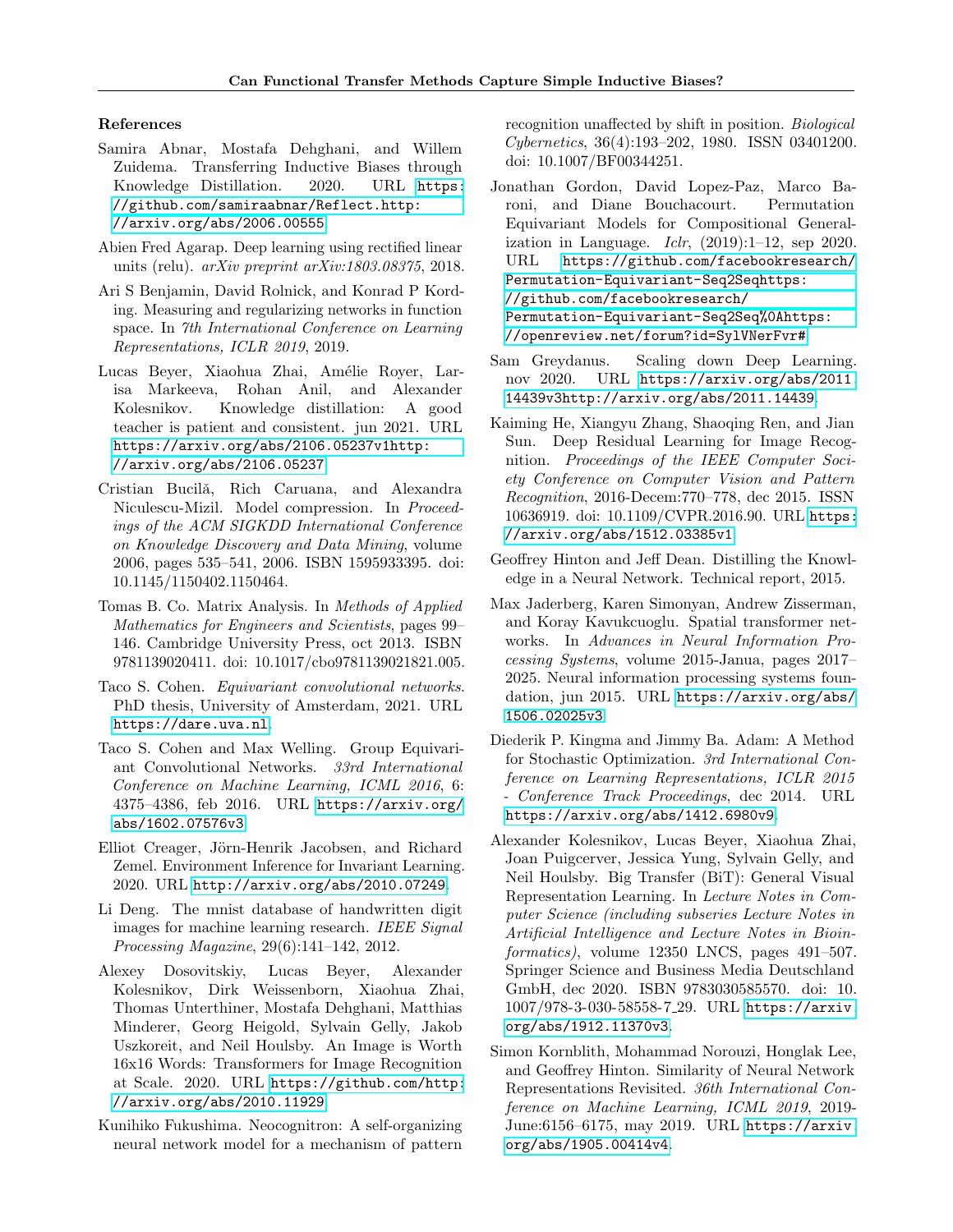- <span id="page-10-4"></span>Zhe Li, Wieland Brendel, Edgar Y Walker, Erick Cobos, Taliah Muhammad, Jacob Reimer, Matthias Bethge, Fabian H Sinz, Xaq Pitkow, and Andreas S Tolias. Learning from brains how to regularize machines, 2019. ISSN 23318422.
- <span id="page-10-5"></span>Patrick McClure and Nikolaus Kriegeskorte. Representational distance learning for deep neural networks. Frontiers in Computational Neuroscience, 10(DEC): 131, dec 2016. ISSN 16625188. doi: 10.3389/fncom. 2016.00131. URL [http://journal.frontiersin.](http://journal.frontiersin.org/article/10.3389/fncom.2016.00131/full) [org/article/10.3389/fncom.2016.00131/full](http://journal.frontiersin.org/article/10.3389/fncom.2016.00131/full).
- <span id="page-10-11"></span>Norman Mu and Justin Gilmer. MNIST-C: A Robustness Benchmark for Computer Vision. jun 2019. doi: 10.5281/zenodo. 3237938. URL [https://arxiv.org/abs/1906.](https://arxiv.org/abs/1906.02337v1 http://arxiv.org/abs/1906.02337) [02337v1http://arxiv.org/abs/1906.02337](https://arxiv.org/abs/1906.02337v1 http://arxiv.org/abs/1906.02337).
- <span id="page-10-2"></span>Pingbo Pan, Siddharth Swaroop, Alexander Immer, Runa Eschenhagen, Richard E Turner, and Mohammad Emtiyaz Khan. Continual deep learning by functional regularisation of memorable past. In Advances in Neural Information Processing Systems, volume 2020-Decem, 2020.
- <span id="page-10-0"></span>Carlos Riquelme, Joan Puigcerver, Basil Mustafa, Maxim Neumann, Rodolphe Jenatton, André Susano Pinto, Daniel Keysers, and Neil Houlsby. Scaling Vision with Sparse Mixture of Experts. jun 2021. URL [https://arxiv.org/abs/2106.](https://arxiv.org/abs/2106.05974v1 http://arxiv.org/abs/2106.05974) [05974v1http://arxiv.org/abs/2106.05974](https://arxiv.org/abs/2106.05974v1 http://arxiv.org/abs/2106.05974).
- <span id="page-10-8"></span>Shai Shalev-Shwartz and Shai Ben-David. Understanding machine learning: From theory to algorithms, volume 9781107057. 2013. ISBN 9781107298019. doi: 10.1017/CBO9781107298019. URL [https://books.google.de/books?hl=en&](https://books.google.de/books?hl=en&lr=&id=Hf6QAwAAQBAJ&oi=fnd&pg=PR15&ots=2IqhMhjJL2&sig=jvTRcWythPVe0bK8EttwOi7g6no) [lr=&id=Hf6QAwAAQBAJ&oi=fnd&pg=PR15&ots=](https://books.google.de/books?hl=en&lr=&id=Hf6QAwAAQBAJ&oi=fnd&pg=PR15&ots=2IqhMhjJL2&sig=jvTRcWythPVe0bK8EttwOi7g6no) [2IqhMhjJL2&sig=jvTRcWythPVe0bK8EttwOi7g6no](https://books.google.de/books?hl=en&lr=&id=Hf6QAwAAQBAJ&oi=fnd&pg=PR15&ots=2IqhMhjJL2&sig=jvTRcWythPVe0bK8EttwOi7g6no).
- <span id="page-10-9"></span>Erik Henning Thiede, Truong Son Hy, and Risi Kondor. The general theory of permutation equivarant neural networks and higher order graph variational encoders. 2020. URL <http://arxiv.org/abs/2004.03990>.
- <span id="page-10-3"></span>Michalis K Titsias, Jonathan Schwarz, Alexander G. de G. Matthews, Razvan Pascanu, and Yee Whye Teh. Functional Regularisation for Continual Learning with Gaussian Processes. 2019. URL [http:](http://arxiv.org/abs/1901.11356) [//arxiv.org/abs/1901.11356](http://arxiv.org/abs/1901.11356).
- <span id="page-10-6"></span>Hugo Touvron, Matthieu Cord, Matthijs Douze, Francisco Massa, Alexandre Sablayrolles, and Hervé Jégou. Training data-efficient image transformers distillation through attention. 2020. URL <http://arxiv.org/abs/2012.12877>.
- <span id="page-10-10"></span>Sergey Zagoruyko and Nikos Komodakis. Paying more attention to attention: Improving the performance of convolutional neural networks via attention transfer. In 5th International Conference

on Learning Representations, ICLR 2017 - Conference Track Proceedings, 2017. URL [https://github.](https://github.com/szagoruyko/attention-transfer.) [com/szagoruyko/attention-transfer.](https://github.com/szagoruyko/attention-transfer.)

- <span id="page-10-7"></span>Allan Zhou, Tom Knowles, and Chelsea Finn. Meta-Learning Symmetries by Reparameterization. 2020. ISSN 2331-8422. URL [http://arxiv.org/abs/](http://arxiv.org/abs/2007.02933) [2007.02933](http://arxiv.org/abs/2007.02933).
- <span id="page-10-1"></span>Fuzhen Zhuang, Zhiyuan Qi, Keyu Duan, Dongbo Xi, Yongchun Zhu, Hengshu Zhu, Hui Xiong, and Qing He. A Comprehensive Survey on Transfer Learning, nov 2021. ISSN 15582256. URL [https://arxiv.](https://arxiv.org/abs/1911.02685v3) [org/abs/1911.02685v3](https://arxiv.org/abs/1911.02685v3).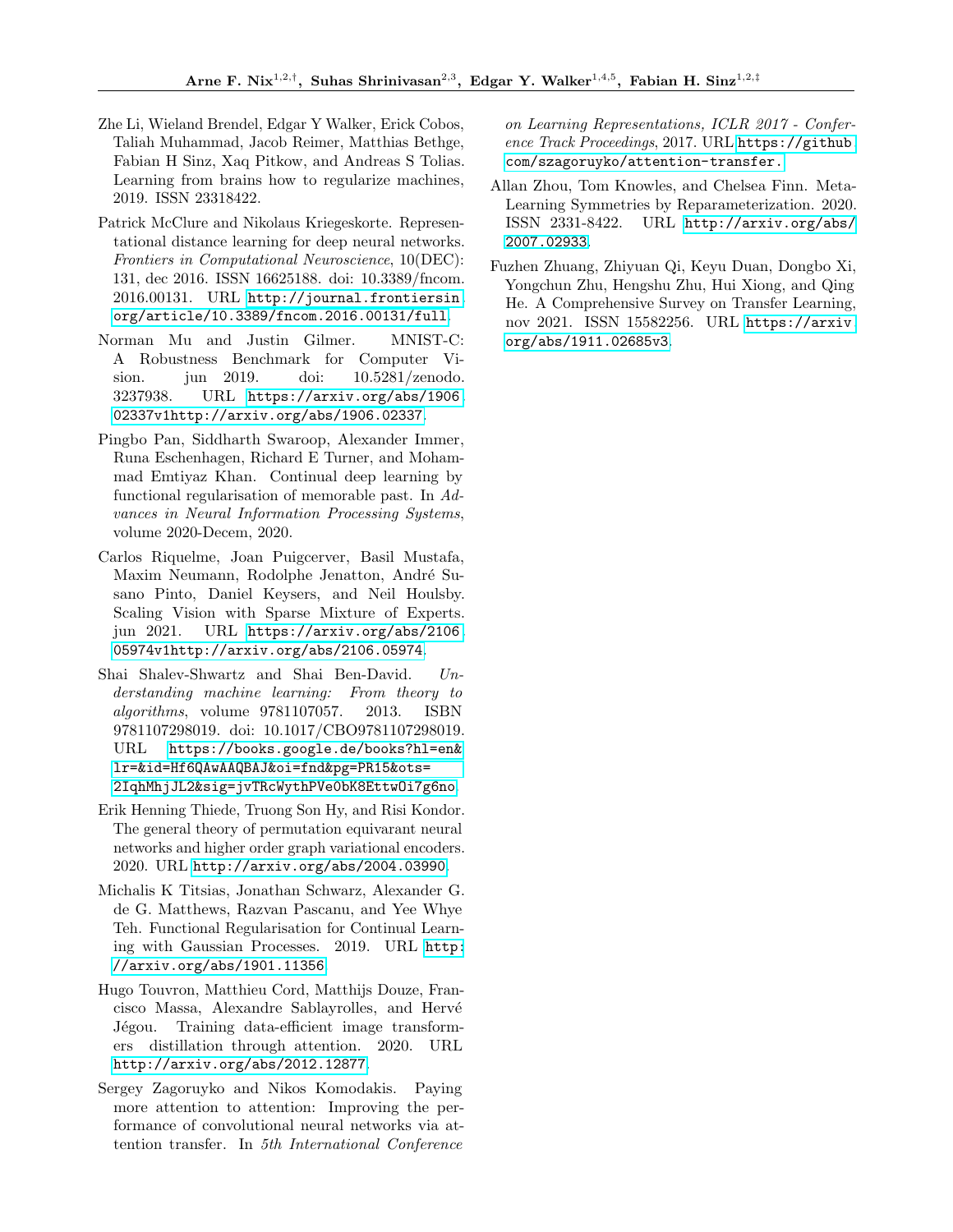# Supplementary Material: Can Functional Transfer Methods Capture Simple Inductive Biases?

# A EXPERIMENTAL SETUP

# A.1 MNIST-1D Experiments

Our goal was to design a simple teacher model that would generalize well to unseen shifts of the MNIST1D task in our evaluation setup. We ended up with a two-layer fully convolutional architecture with ReLU activations [\(Agarap, 2018\)](#page-9-18), a stride of one and kernels of size five for all convolutions, fifteen channels in the first and ten in the second layer. A spatial max-pooling operation is performed at the final layer to obtain predictions for ten classes.

The student network is designed to replicate the teacher network as closely as possible, while using fully-connected layers instead of convolutions. Thus, to match the output-size of each layer, we use two hidden layers of size 600 and 400 with a ReLU activation in-between. To replicate the final max-pooling layer, we experiment with two variants of the student architecture. One architecture that replaces the max-pooling with a fully-connected layer, and then an alternative architecture that reshapes the output of the previous fully-connected layer into spatial and channel dimensions and on this representation performs a spatial max-pooling operation. The latter architecture simplifies the transfer problem, as only the equivariance of the lower layers has to be transferred instead of invariance of the entire network. More details on the architectures can be found in Table [3.](#page-11-0)

<span id="page-11-0"></span>The training is always performed using Adam optimizer [\(Kingma and Ba, 2014\)](#page-9-19) for 40,000 iterations with a batch size of 1000 examples. After every 100 steps the validation performance is evaluated and the learning rate is reduced by a factor of 0.8 if the accuracy has not improved for 20 evaluations. The training is interrupted if the learning rate has been reduced five times or if the maximum of 40,000 iterations is reached.

| Teacher             | Student             |                            |  |
|---------------------|---------------------|----------------------------|--|
| $1 \times 15$ Conv  | $40 \times 600$ FC  |                            |  |
| ReLU                | ReLU                |                            |  |
| $15 \times 10$ Conv | $600 \times 400$ FC |                            |  |
| max-pooling         | max-pooling         | ReLU<br>$400 \times 10$ FC |  |

Table 3: Comparison of different architectures we use for the MNIST1D experiments. (Channel-size for Conv and hidden-size for FC.) Note that both student architectures are identical for the first two layers.

### Orbit Model

The model for the orbit transfer is selected in a way that allows it to capture the shift equivariance that we hope to transfer. Thus we chose a model that learns 40 filters of size 40 to model  $\rho_g^{(0)}$  for  $g = [0, 39]$ . To additionally model  $\rho_g^{(l)}$ , we learn affine transformations  $(40 \times 40 \text{ projections})$  for each layer as well as a down-projection for the output layer  $(40 \times 10)$  projection).

### Transfer Hyperparameters

As discussed in Section [2,](#page-1-0) we use a hyperparameter  $\gamma$  to interpolate between the standard cross-entropy loss  $\mathcal{L}_{CE}$  and the transfer term  $\Omega$ . In an extensive hyperparameter search, we selected the  $\gamma$  for each transfer method that performed best on the validation set. This left us with the following values: Attention 0.9, KD 0.6, Direct matching 0.4, RDL 0.9, Orbit 1.0. The same hyperparameter search gave us weights for the different components of the objective for learning the Orbit model  $\rho$ . The values selected for the final evaluation were  $\gamma_{\text{equiv}} = 0.1, \gamma_{\text{group}} = 10.0, \gamma_{\text{inv}} = 10.0, \text{ and } \gamma_{\text{CE}}$  was fixed to 0.0.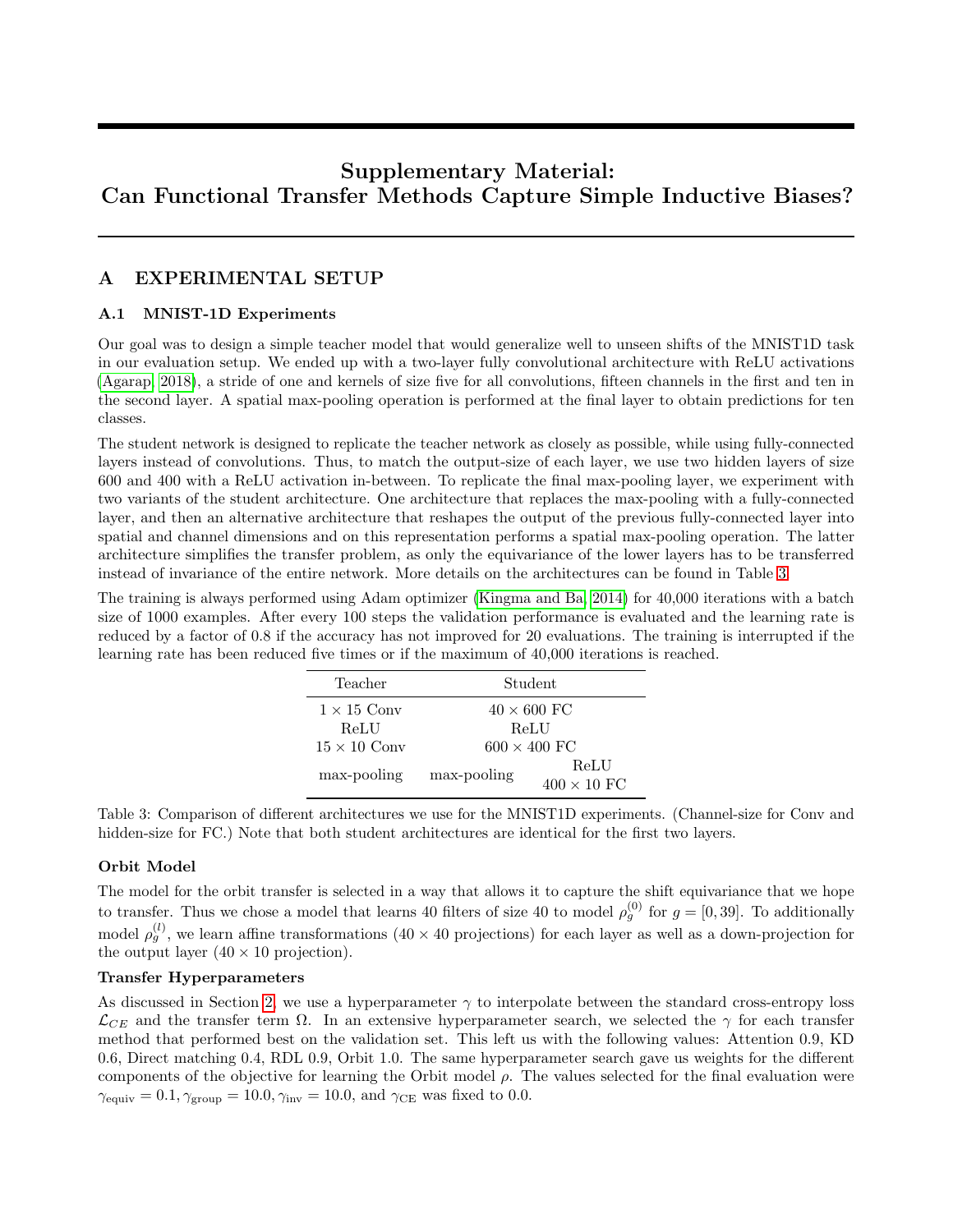# A.2 MNIST-2D Shift Equivariance Experiments

# $A.2.1$  CNN  $\rightarrow$  MLP

In contrast to [Abnar et al.](#page-9-4) [\(2020\)](#page-9-4), we want to isolate the effect of shift equivariance and thus end up with a simpler architecture for both teacher and student. The teacher network has three convolutional layers with 128, 64 and 64 channels, a stride of one and a filter size of  $3\times3$  each. Maximum-pooling is performed after layers two and three. A final linear layer is used to obtain the network's output. The student equals the teacher network in depth, but differs in layer size, with fully-connected layers of size 512,128 and 32. This discrepancy is expected in architectures as different as fully connected networks and CNNs, and it prevents the use of direct matching within the network for function transfer, as the layer outputs do not match in size. Both student and teacher use ReLU activation [\(Agarap, 2018\)](#page-9-18), as well as dropout with  $p = 0.1$  after each layer. More architectural details can be found in Table [4.](#page-12-0)

<span id="page-12-0"></span>The training is performed using Adam optimizer [\(Kingma and Ba, 2014\)](#page-9-19) with a learning-rate of 0.0003, a schedule of linear learning-rate warmup for 20 epochs, and a decay by factor 0.8 if there is no improvement in validation accuracy for 20 epochs. The training stops if the learning-rate is reduced five times or if it reaches 400 epochs. This training schedule is intentionally designed to be rather conservative, specifically to benefit functional distance methods as it was reported that knowledge distillation needs a lot of patience in training [\(Beyer et al., 2021\)](#page-9-5).

| Teacher                    | Student             |
|----------------------------|---------------------|
| $1 \times 128$ Conv        | $784 \times 512$ FC |
| ReLU                       | ReLU                |
| Dropout $(p = 0.1)$        | Dropout $(p = 0.1)$ |
| $128 \times 64$ Conv       | $512 \times 128$ FC |
| ReLU                       | ReLU                |
| max-pooling $(2 \times 2)$ |                     |
| Dropout $(p = 0.1)$        | Dropout $(p = 0.1)$ |
| $64 \times 64$ Conv        | $128 \times 32$ FC  |
| ReLU                       | ReLU                |
| max-pooling $(3 \times 3)$ |                     |
| Dropout $(p = 0.1)$        | Dropout $(p = 0.1)$ |
| avg-pooling (global)       |                     |
| $64 \times 10$ FC          | $32 \times 10$ FC   |

Table 4: Comparison of student and teacher architecture for the MNIST experiments. (Channel-size for Conv and hidden-size for FC.)

### $A.2.2$  ResNet18  $\rightarrow$  ViT

For the more realistic setting where we transfer a ResNet18 teacher to a ViT student, we use the same training and evaluation setup as above. The only change comes through the architectures we use. This is on the one hand a standard ResNet18, as it was described by [He et al.](#page-9-15) [\(2015\)](#page-9-15), and on the other hand a smaller variant of the vision transformer architecture [\(Dosovitskiy et al., 2020\)](#page-9-16). The major changes compared to the original design are that we use six layers with eight attention heads and an embedding-size of 64. The patch-size applied on the input image is 7×7 pixels and we use a hidden-size of 128 for all position-wise feed-forward operations.

### A.2.3 Orbit Model

The orbit model is trained with the same schedule as teacher and student. Here the validation loss is used to determine learning-rate decay and early stopping. We learn 25 kernels of size  $5 \times 5$  to model  $\rho_g^{(0)}$  for  $g \in [0, 24]$ . Additional affine projections are learned for each layer of the student, i.e. to transform  $\rho_g^{(0)}$  into  $\rho_g^{(l)}$ . These projections are fully-connected, and thus we learn matrices of size  $25 \times 25$  for each layer except for the output layer. There the filters are projected to size 10 instead. In order to stabilize the training, we cut off the gradient to the transformed input  $\rho_g^{(0)}x$ , which means that  $\rho_g^{(0)}$  will only receive its feedback through  $\rho_g^{(l)}$  with  $l > 0$ , which are affine projections of  $\rho_g^{(0)}$ .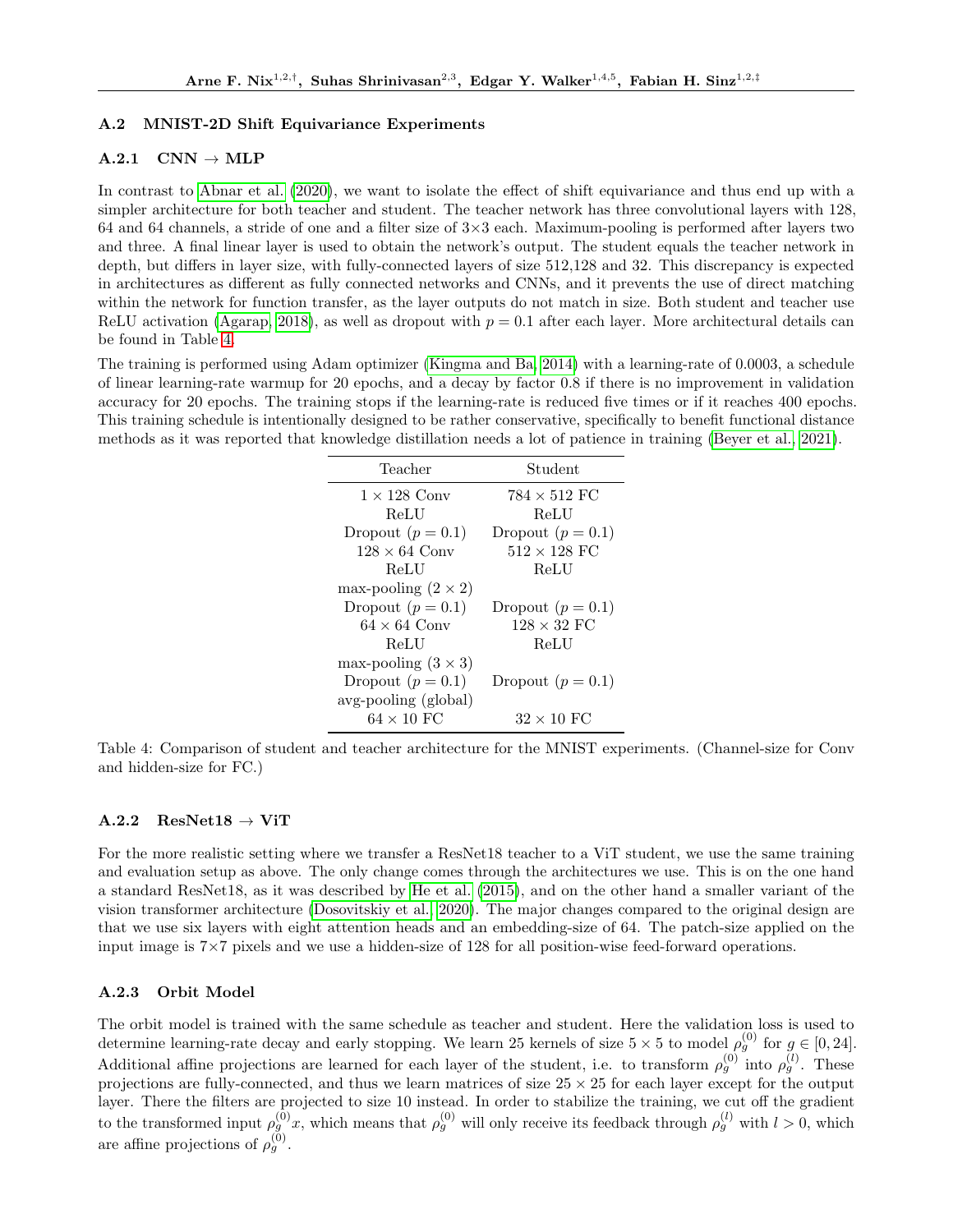#### A.2.4 Transfer Parameters

In prior experiments, we determined a reasonable value for  $\gamma$  for each transfer method. This left us with the following values: Attention 0.9, KD 1.0, RDL 0.8, Orbit 1.0. We also found that  $\gamma_{\rm group}$  has a significant effect on the performance. Thus we searched for its value as part of our hyperparameter search and found  $\gamma_{\text{group}}$  to work best. The other components of the objective are all set to one.

#### A.3 MNIST-2D Rotation Equivariance Experiments

#### $A.3.1$  G-CNN  $\rightarrow$  MLP

The student model in the rotation transfer experiments is the same MLP network that we used in the MNIST-2D experiments above. The training setup also remained unchanged, except that for the rotation transfer experiments we set a larger batch-size of 256 and train only for 200 epochs, as we noticed no change in performance after that point during prior experiments.

<span id="page-13-0"></span>For the teacher model, we mainly followed the architecture of the G-CNN by [Cohen and Welling](#page-9-17) [\(2016\)](#page-9-17), but reduced the depth. Details can be seen in Table [5.](#page-13-0)

| Teacher                                | Student             |
|----------------------------------------|---------------------|
| $1 \times 8$ p4-Conv (kernel-size 5)   | $784 \times 512$ FC |
| max-pooling $(2 \times 2)$             |                     |
| ReLU                                   | ReLU                |
| $8 \times 32$ p4-Conv (kernel-size 3)  | $512 \times 128$ FC |
| max-pooling $(2 \times 2)$             |                     |
| ReLU                                   | ReLU                |
| $32 \times 64$ p4-Conv (kernel-size 3) | $128 \times 32$ FC  |
| max-pooling $(2 \times 2)$             |                     |
| ReLU                                   | ReLU                |
| $64 \times 10$ p4-Conv (kernel-size 3) | $32 \times 10$ FC   |
| max-pooling over rotations             |                     |
| Global spatial avg-pooling             |                     |

Table 5: Comparison of student and teacher architecture for the MNIST experiments. (Channel-size for Conv and hidden-size for FC.)

### A.3.2 Orbit Model

As mentioned in Section [5,](#page-5-0) we decided to use a more general architecture for the orbit representation. Thus, we learn a separate affine transformation matrix  $\rho_g^{(l)}$  for each group element  $g=1,\ldots,G$  and layer  $l=1,\ldots,L$ . Each  $\rho_g^{(l)}$  is initialized to a random affine transformation within a fair range (i.e. such that an image would still be recognizable). For this, we are considering shifts in range  $[-0.1, 0.1]$  in x and y direction, rotations in range  $[0, 360]$  degree along all axes, scaling by a factor in range  $[0.8, 1.2]$  and shears by a factor in range  $[0.0, 15.0]$ . We trained models for  $G = 4$ , 8 and 25. All of our models outperformed existing transfer methods, but  $G = 25$ performed the best. For this model, we report the average performance across three seeds in Table [2.](#page-8-1)